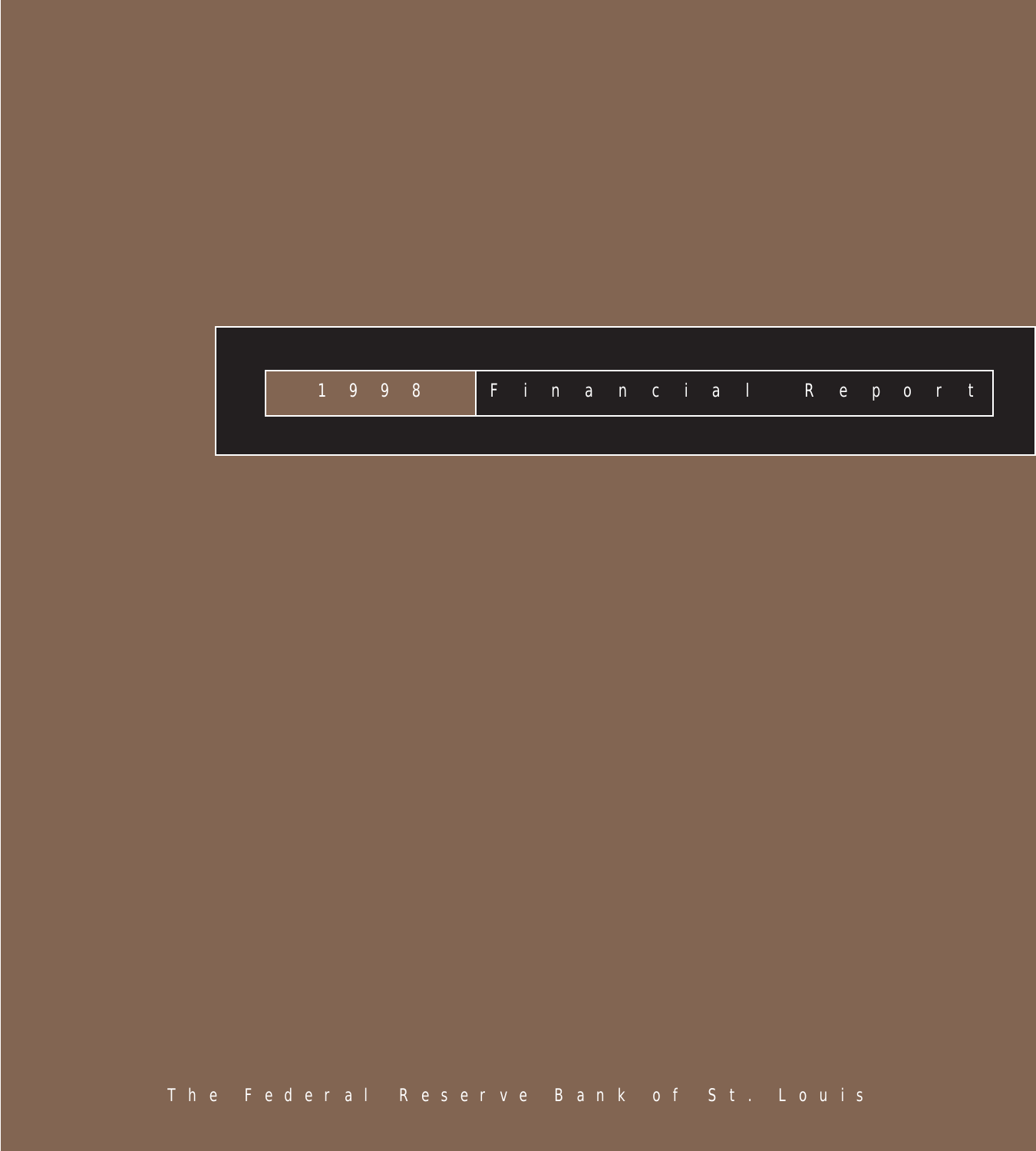

I became president of the Federal Reserve Bank of St. Louis in March 1998, feeling confident about the challenges before me. I knew the Fed well, after all, from a variety of previous Fed experiences. While in graduate school, I had a dissertation fellowship from the Chicago Fed and spent two summers working at that Bank. I had worked at the Board in the early 1970s, and at the Boston and San Francisco Feds, and knew many officials around the System. Most important, I had spent my professional life studying monetary policy and central banking.

For much of my first year here, I've traveled around the Eighth District meeting employees, bankers, business people and government officials, making speeches and gathering insight about the workings of our economy. Everywhere I go, I am asked if my Fed experience matches my expectations. Fourteen months into the job, I'd have to say yes. Conducting monetary policy is about what I'd thought. Which is not to say that the job is easy; I knew better than that. As a voting member of the Federal Open Market Committee for most of 1998, I strove to maintain an emphasis on price stability, an emphasis that has been the foundation of the St. Louis Fed monetary tradition for four decades.

In bank supervision and financial services, my previous knowledge had been limited to basic principles, so I didn't know exactly what to expect. I have learned a great deal that pleases me since last year. In supervision, for example, the Fed has replaced a "one-size-fits-all" approach to bank examinations with an approach focused on risk. Bank examinations are now tailored to each institution's core business and are less burdensome. Reflecting the unique characteristics of our geography, the St. Louis Fed staff has also become expert on community banking—conducting research on community bank issues and serving in a leadership capacity on the System's Committee on Community Bank Supervision.

In financial services, I have expanded my understanding of the Fed's critical roles in providing support to the U.S. Treasury and encouraging the evolution of electronic payments. I'm proud to point to several examples of the St. Louis Fed's leadership: For Treasury, we have developed software for banks to use in transmitting electronic information about the corporate tax payments they collect and in providing real-time balances for the Treasury's cash management decisions. Treasury also has chosen St. Louis as the national customer support center for the more than 10,000 financial institutions that collect federal taxes or participate in the Treasury Investment Program. And, within the Federal Reserve System in 1998, the bank ranked first in increasing electronic check presentment volume.

Finally, I would say that the Eighth District staff was exactly what I expected—my colleagues are smart, dedicated to excellence, hard working, beyond reproach. As an avid sailor, I am reminded of the old saying that the crew wins races and the skipper loses them. I take my leadership responsibilities seriously, but know that I depend on my colleagues here to help sort out my good ideas from the not so good. Will the seas be calm? Probably not. In fact, I'm hoping to roil the waters a bit to make maximum use of the talent and energy I see at this Bank. Whatever challenges come our way, and whatever we create for ourselves, it is a privilege to help set the direction for the Fed in the Eighth District.

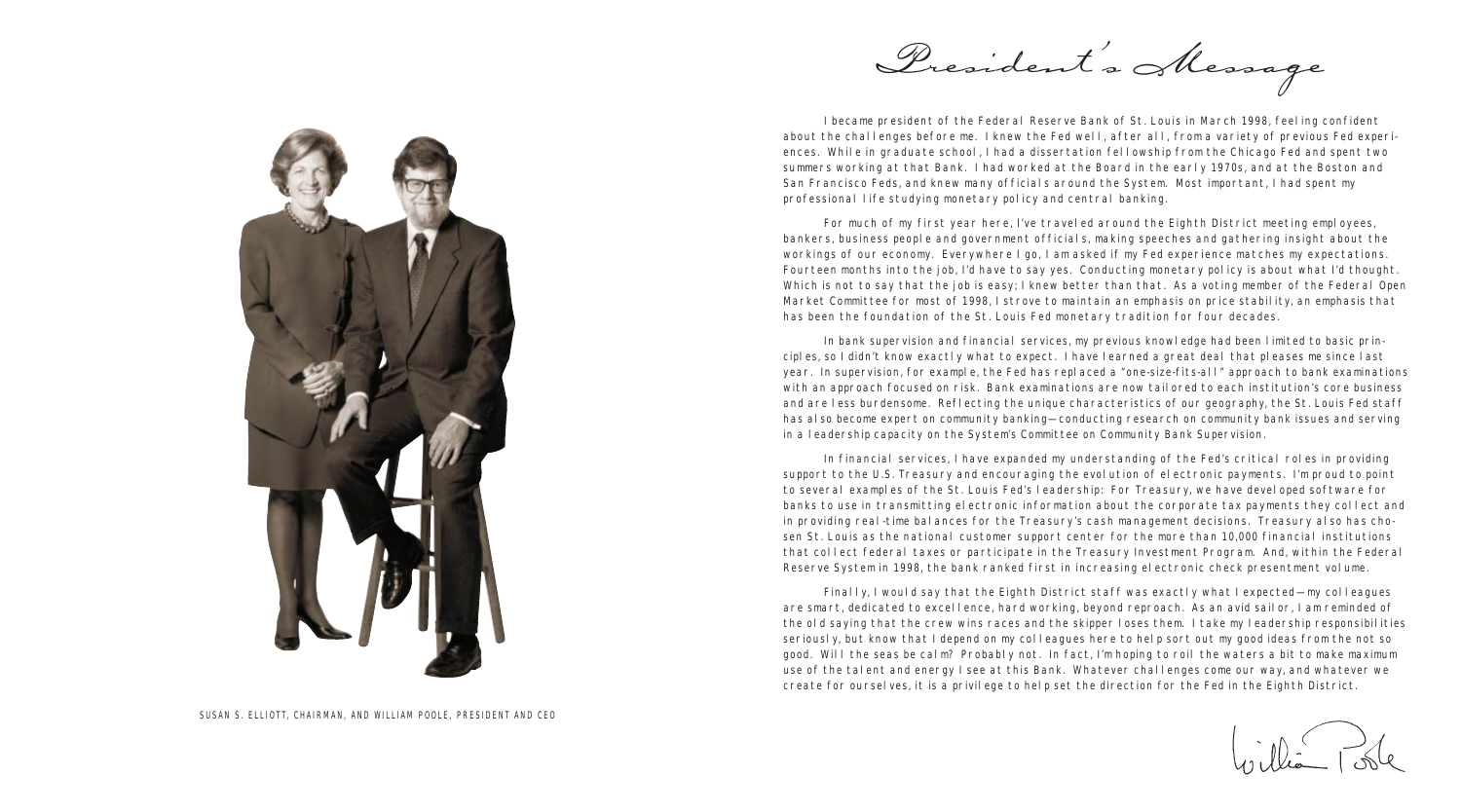## Letter to Directors

March 5, 1999

To the Board of Directors Federal Reserve Bank of St. Louis

The management of the Federal Reserve Bank of St. Louis (the "Bank") is responsible for the preparation and fair presentation of the Statement of Financial Condition, Statement of Income, and Statement of Changes in Capital as of December 31, 1998 (the "Financial Statements"). The Financial Statements have been prepared in conformity with the accounting principles, policies, and practices established by the Board of Governors of the Federal Reserve System and as set forth in the Financial Accounting Manual for the Federal Reserve Banks, and as such, include amounts, some of which are based on judgments and estimates of management.

The management of the Bank is responsible for maintaining an effective process of internal controls over financial reporting including the safeguarding of assets as they relate to the Financial Statements. Such internal controls are designed to provide reasonable assurance to management and to the Board of Directors regarding the preparation of reliable Financial Statements. This process of internal controls contains self-monitoring mechanisms, including, but not limited to, divisions of responsibility and a code of conduct. Once identified, any material deficiencies in the process of internal controls are reported to management. and appropriate corrective measures are implemented.

Even an effective process of internal controls, no matter how well designed, has inherent limitations, including the possibility of human error, and therefore can provide only reasonable assurance with respect to the preparation of reliable financial statements.

The management of the Bank assessed its process of internal controls over financial reporting including the safeguarding of assets reflected in the Financial Statements, based upon the criteria established in the "Internal Control—Integrated Framework" issued by the Committee of Sponsoring Organizations of the Treadway Commission (COSO). Based on this assessment, the management of the Bank believes that the Bank maintained an effective process of internal controls over financial reporting including the safeguarding of assets as they relate to the Financial Statements.

Federal Reserve Bank of St. Louis

By:

W. LeGrande Rives, First Vice President

William Poole, President

By:

# THE FEDERAL RESERVE BANK OF ST. LOUIS

FINANCIAL STATEMENTS

FOR THE YEARS ENDED DECEMBER 31, 1998, AND DECEMBER 31, 1997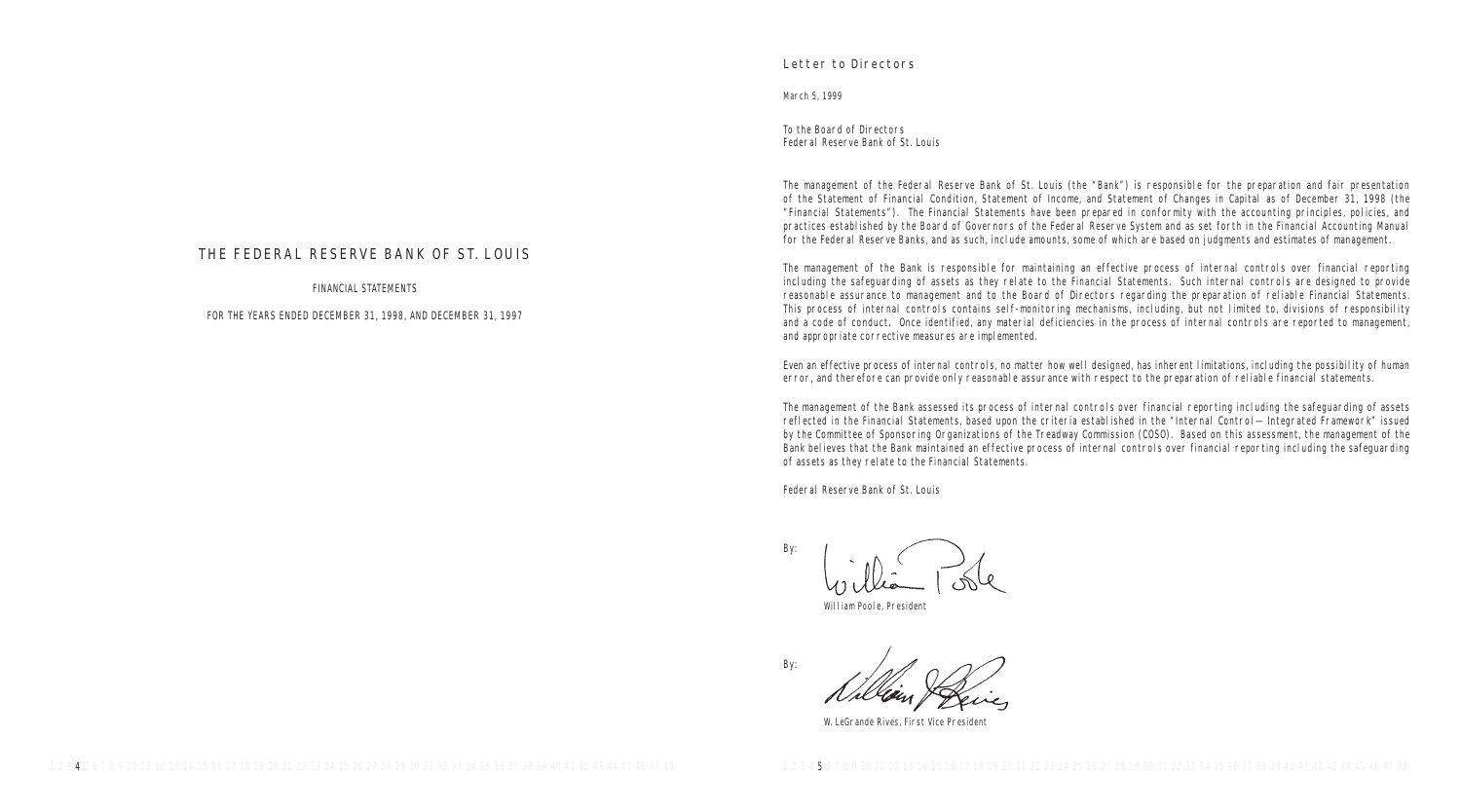## Report of Independent Accountants

To the Board of Governors of The Federal Reserve System and the Board of Directors of The Federal Reserve Bank of St. Louis

We have audited the accompanying statements of condition of The Federal Reserve Bank of St. Louis ("Bank") as of December 31, 1998 and 1997 and the related statements of income and changes in capital for the years then ended. These financial statements are the responsibility of the Bank's management. Our responsibility is to express an opinion on the financial statements based on our audit.

We conducted our audit in accordance with generally accepted auditing standards. Those standards require that we plan and perform the audit to obtain reasonable assurances about whether the financial statements are free of material misstatement. An audit includes examining, on a test basis, evidence supporting the amounts and disclosures in the financial statements. An audit also includes assessing the accounting principles used and significant estimates made by management, as well as evaluating the overall financial statement presentation. We believe that our audit provides a reasonable basis for our opinion.

As discussed in Note 3, the financial statements were prepared in conformity with the accounting principles, policies, and practices established by the Board of Governors of The Federal Reserve System. These principles, policies and practices, which were designed to meet the specialized accounting and reporting needs of The Federal Reserve System, are set forth in the "Financial Accounting Manual for Federal Reserve Banks" and constitute a comprehensive basis of accounting other than generally accepted accounting principles.

In our opinion, the financial statements referred to above present fairly, in all material respects, the financial position of the Bank as of December 31, 1998 and 1997 and results of its operations for the years then ended, on the basis of accounting described in Note 3.

March 5, 1999

Pricewatechonne Cooper LLP

## Report of Independent Accountants

To the Board of Directors of the Federal Reserve Bank of St. Louis

We have examined management's assertion that the Federal Reserve Bank of St. Louis ("FRB St. Louis") maintained effective internal control over financial reporting and the safeguarding of assets as they relate to the Financial Statements as of December 31, 1998, included in the accompanying Management's Assertion.

Our examination was made in accordance with standards established by the American Institute of Certified Public Accountants, and accordingly, included obtaining an understanding of the internal control over financial reporting, testing, and evaluating the design and operating effectiveness of the internal control, and such other procedures as we considered necessary in the circumstances. We believe that our examination provides a reasonable basis for our opinion.

Because of inherent limitations in any internal control, misstatements due to error or fraud may occur and not be detected. Also, projections of any evaluation of the internal control over financial reporting to future periods are subject to the risk that the internal control may become inadequate because of changes in conditions, or that the degree of compliance with the policies or procedures may deteriorate.

In our opinion, management's assertion that the FRB St. Louis maintained effective internal control over financial reporting and over the safeguarding of assets as they relate to the Financial Statements as of December 31, 1998, is fairly stated, in all material respects, based upon criteria described in "Internal Control-Integrated Framework" issued by the Committee of Sponsoring Organizations of the Treadway Commission.

March 5, 1999

Pricevatechome Cooper CLP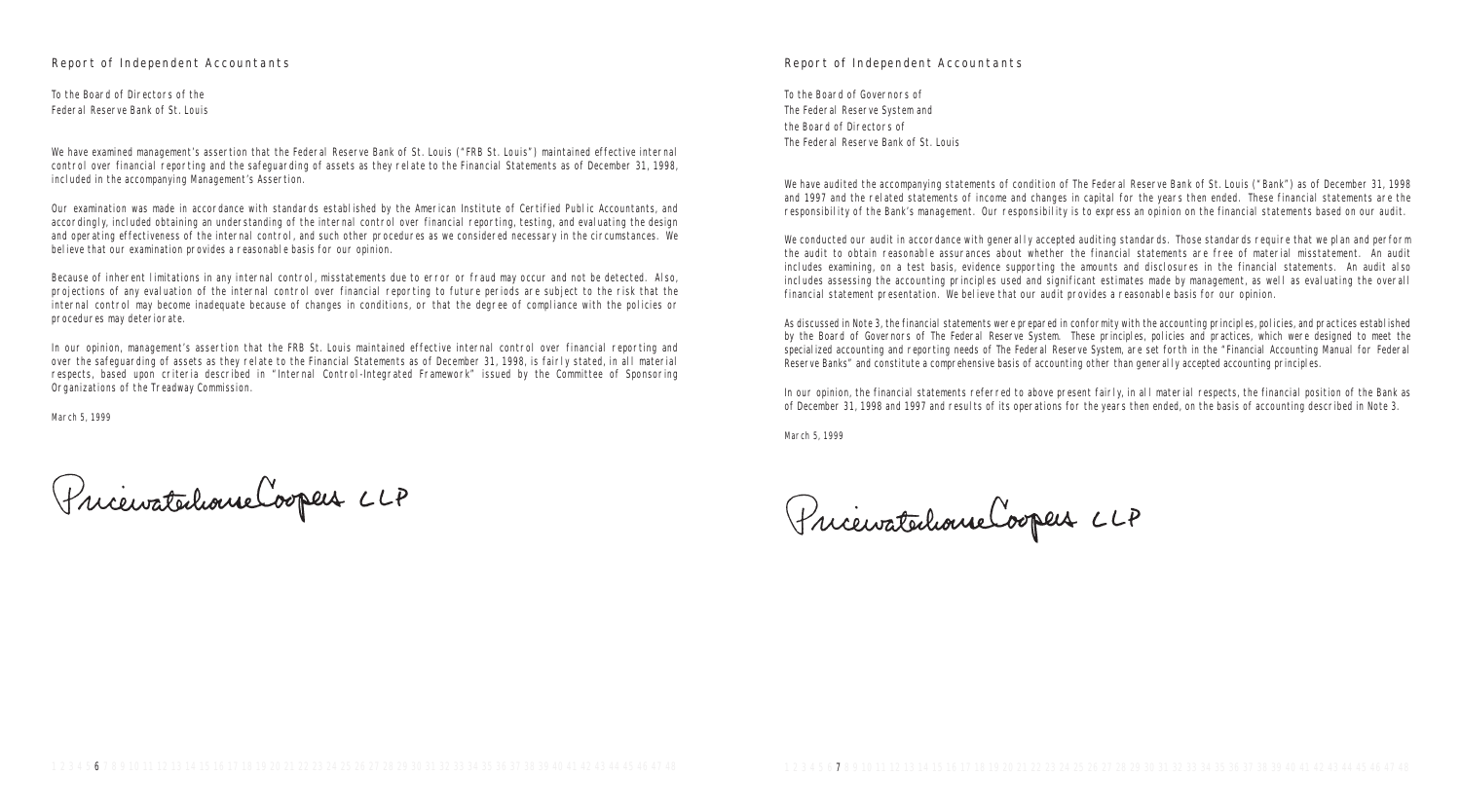## Federal Reserve Bank of St. Louis

### Statements of Income

(in millions)

Interest income:

Interest on U.S. government securities Interest on foreign currencies Interest on loans to depository institutions

Total interest income

Other operating income (loss): Income from services Reimbursable services to government agencies Foreign currency gains (losses), net Government securities gains, net

Total other operating income (loss)

Dividends paid to member banks Transferred to (from) surplus Payments to U.S. Treasury as interest on Federal Reserve notes Payments to U.S. Treasury as required

Total distribution

#### Operating expenses:

Salaries and other benefits Occupancy expense Equipment expense Cost of unreimbursed Treasury services Assessments by Board of Governors Other expenses

Total operating expenses

Net income prior to distribution

|                                          | December 31, 1998 |     |  | December 31, 1997 |  |
|------------------------------------------|-------------------|-----|--|-------------------|--|
| est income:                              |                   |     |  |                   |  |
| est on U.S. government securities        | \$                | 967 |  | \$<br>1,052       |  |
| est on foreign currencies                |                   | 10  |  | 9                 |  |
| est on loans to depository institutions  |                   | 1   |  | 2                 |  |
| interest income                          |                   | 978 |  | 1,063             |  |
| operating income (loss):                 |                   |     |  |                   |  |
| e from services                          |                   | 41  |  | 38                |  |
| oursable services to government agencies |                   | 17  |  | 11                |  |
| gn currency gains (losses), net          |                   | 44  |  | (65)              |  |
| rnment securities gains, net             |                   | 1   |  | $\mathbf{1}$      |  |
| other operating income (loss)            |                   | 103 |  | (15)              |  |
| ting expenses:                           |                   |     |  |                   |  |
| ies and other benefits                   |                   | 65  |  | 60                |  |
| pancy expense                            |                   | 6   |  | 6                 |  |
| ment expense                             |                   | 7   |  | 6                 |  |
| of unreimbursed Treasury services        |                   |     |  | 2                 |  |
| ssments by Board of Governors            |                   | 19  |  | 19                |  |
| expenses                                 |                   | 44  |  | 43                |  |
| operating expenses                       |                   | 141 |  | 136               |  |
| ncome prior to distribution              | \$                | 940 |  | \$<br>912         |  |
| ibution of net income:                   |                   |     |  |                   |  |
| idends paid to member banks              | \$                | 7   |  | \$<br>7           |  |
| ansferred to (from) surplus              |                   | (1) |  | 13                |  |
| yments to U.S. Treasury as interest on   |                   |     |  |                   |  |
| Federal Reserve notes                    |                   | 266 |  |                   |  |
| yments to U.S. Treasury as required      |                   |     |  |                   |  |
| by statute                               |                   | 668 |  | 892               |  |
| distribution                             | \$                | 940 |  | \$<br>912         |  |

Distribution of net income:

The accompanying notes are an integral part of these financial statements.

## Federal Reserve Bank of St. Louis Statements of Condition

(in millions)

|                                     | December 31, 1998 | December 31, 1997 |
|-------------------------------------|-------------------|-------------------|
| <b>ASSETS</b>                       |                   |                   |
| Gold certificates                   | \$<br>358         | \$<br>401         |
| Special drawing rights certificates | 340               | 340               |
| Coin                                | 19                | 15                |
| Items in process of collection      | 516               | 93                |
| Loans to depository institutions    |                   | 4                 |
| U.S. government and federal agency  |                   |                   |
| securities, net                     | 16,048            | 17,286            |
| Investments denominated in foreign  |                   |                   |
| Currencies                          | 462               | 424               |
| Accrued interest receivable         | 152               | 163               |
| Bank premises and equipment, net    | 51                | 50                |
| Other assets                        | 11                | 10                |
| Total assets                        | \$<br>17,964      | \$<br>18,786      |

#### LIABILITIES AND CAPITAL

| Liabilities:                           |                |                |
|----------------------------------------|----------------|----------------|
| Federal Reserve notes outstanding, net | \$<br>14,701   | \$<br>16,422   |
| Deposits:                              |                |                |
| Depository institutions                | 692            | 1,244          |
| Other deposits                         | 4              | 5              |
| Deferred credit items                  | 398            | 252            |
| Surplus transfer due U.S. Treasury     | 31             | 27             |
| Interdistrict settlement account       | 1,841          | 534            |
| Accrued benefit cost                   | 48             | 46             |
| Other liabilities                      | $\overline{7}$ | $\overline{7}$ |
| Total liabilities                      | 17,722         | 18,537         |
| Capital:                               |                |                |
| Capital paid-in                        | 121            | 127            |
| Surplus                                | 121            | 122            |
| Total capital                          | 242            | 249            |
| Total liabilities and capital          | \$<br>17,964   | \$<br>18,786   |

The accompanying notes are an integral part of these financial statements.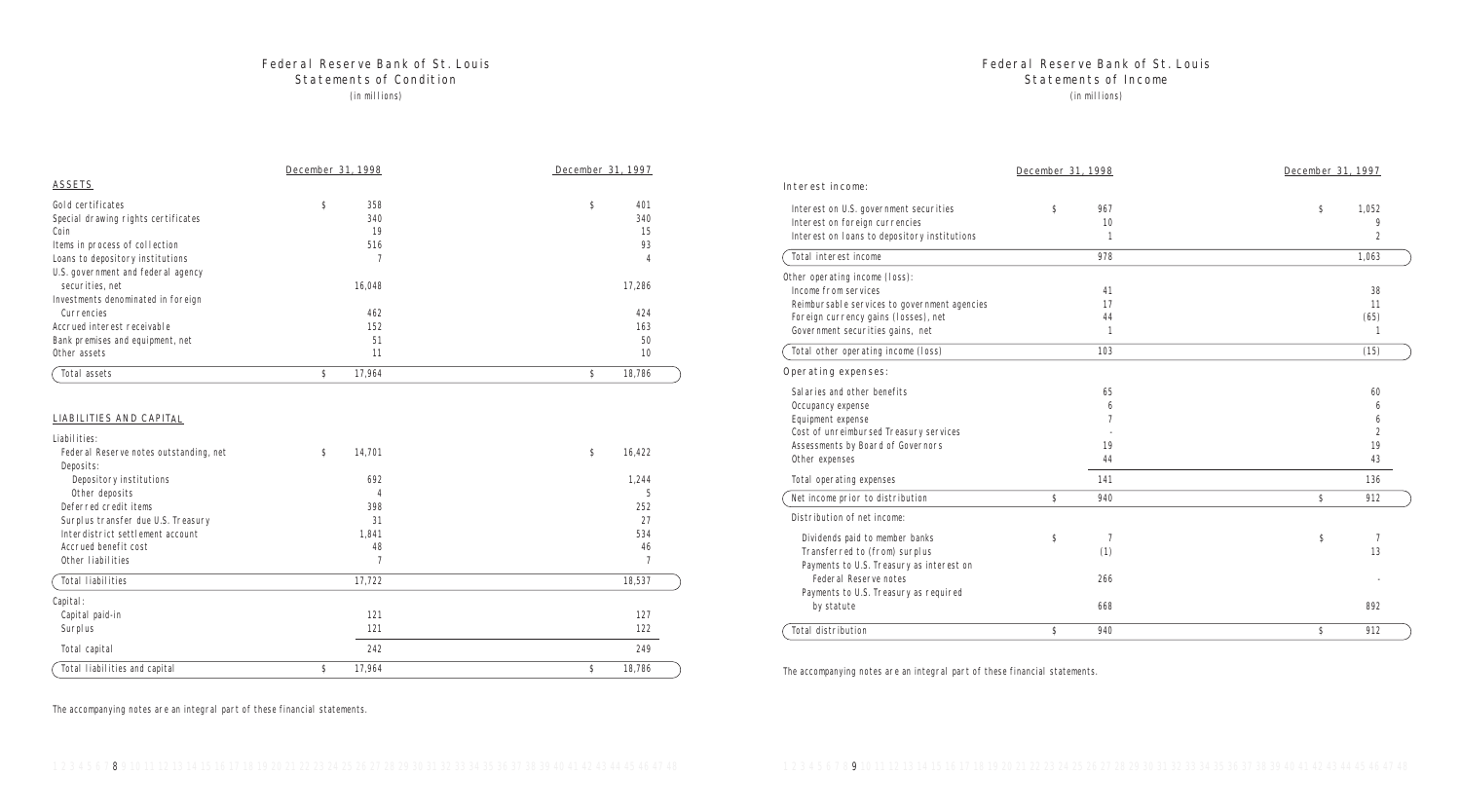Continued

#### 1. ORGANIZATION:

The Federal Reserve Bank of St. Louis ("Bank") is part of the Federal Reserve System ("System") created by Congress under the Federal Reserve Act of 1913 ("Federal Reserve Act") which established the central bank of the United States. The System consists of the Board of Governors of the Federal Reserve System ("Board of Governors") and twelve Federal Reserve Banks ("Reserve Banks"). The Reserve Banks are chartered by the federal government and possess a unique set of governmental, corporate, and central bank characteristics. Other major elements of the System are the Federal Open Market Committee ("FOMC"), and the Federal Advisory Council. The FOMC is composed of members of the Board of Governors, the president of the Federal Reserve Bank of New York ("FRBNY") and, on a rotating basis, four other Reserve Bank presidents.

#### Structure:

The Bank and its branches in Little Rock, Louisville and Memphis serve the Eighth Federal Reserve District, which includes Arkansas, portions of Illinois, Indiana, Kentucky, Mississippi, Missouri, and Tennessee. In accordance with the Federal Reserve Act, supervision and control of the Bank is exercised by a Board of Directors. Banks that are members of the System include all national banks and any state chartered bank that applies and is approved for membership in the System.

#### Board of Directors:

The Federal Reserve Act specifies the composition of the board of directors for each of the Reserve Banks. Each board is composed of nine members serving three-year terms: three directors, including those designated as Chairman and Deputy Chairman, are appointed by the Board of Governors, and six directors are elected by member banks. Of the six elected by member banks, three represent the public and three represent member banks. Member banks are divided into three classes according to size. Member banks in each class elect one director representing member banks and one representing the public. In any election of directors, each member bank receives one vote, regardless of the number of shares of Reserve Bank stock it holds.

#### 2. OPERATIONS AND SERVICES:

The System performs a variety of services and operations. Functions include: formulating and conducting monetary policy; participating actively in the payments mechanism, including large-dollar transfers of funds, automated clearinghouse operations and check processing; distribution of coin and currency; fiscal agency functions for the U.S. Treasury and certain federal agencies; serving as the federal government's bank; providing short-term loans to depository institutions; serving the consumer and the community by providing educational materials and information regarding consumer laws; supervising bank holding companies, and state member banks; and administering other regulations of the Board of Governors. The Board of Governors' operating costs are funded through assessments on the Reserve Banks.

The FOMC establishes policy regarding open market operations, oversees these operations, and issues authorizations and directives to the FRBNY for its execution of transactions. Authorized transaction types include direct purchase and sale of securities, matched sale-purchase transactions, the purchase of securities under agreements to resell, and the lending of U.S. government securities. Additionally, the FRBNY is authorized by the FOMC to hold balances of and to execute spot and forward foreign exchange and securities contracts in fourteen foreign currencies, maintain reciprocal currency arrangements ("F/X swaps") with various central banks, and "warehouse" foreign currencies for the U.S. Treasury and Exchange Stabilization Fund ("ESF") through the Reserve Banks.

## Federal Reserve Bank of St. Louis Statements of Changes in Capital

For the years ended December 31, 1998, and December 31, 1997

(in millions)

|                                                                                          | Capital Paid-in | Surplus   | Total Capital |
|------------------------------------------------------------------------------------------|-----------------|-----------|---------------|
| Balance at January 1, 1997<br>(2.3 million shares)                                       | 114             | \$<br>112 | \$<br>226     |
| Net income transferred to surplus                                                        |                 | 13        | 13            |
| Statutory surplus transfer to the<br>U.S. Treasury<br>Net change in capital stock issued |                 | (3)       | (3)           |
| (0.2 million shares)                                                                     | 13              | \$        | 13            |
| Balance at December 31, 1997<br>(2.5 million shares)                                     | 127             | \$<br>122 | \$<br>249     |
| Net income transferred from surplus<br>Net change in capital stock redeemed              |                 | (1)       | (1)           |
| (0.1 million shares)                                                                     | (6)             | \$        | (6)           |
| Balance at December 31, 1998<br>(2.4 million shares)                                     | 121             | 121       | 242           |

The accompanying notes are an integral part of these financial statements.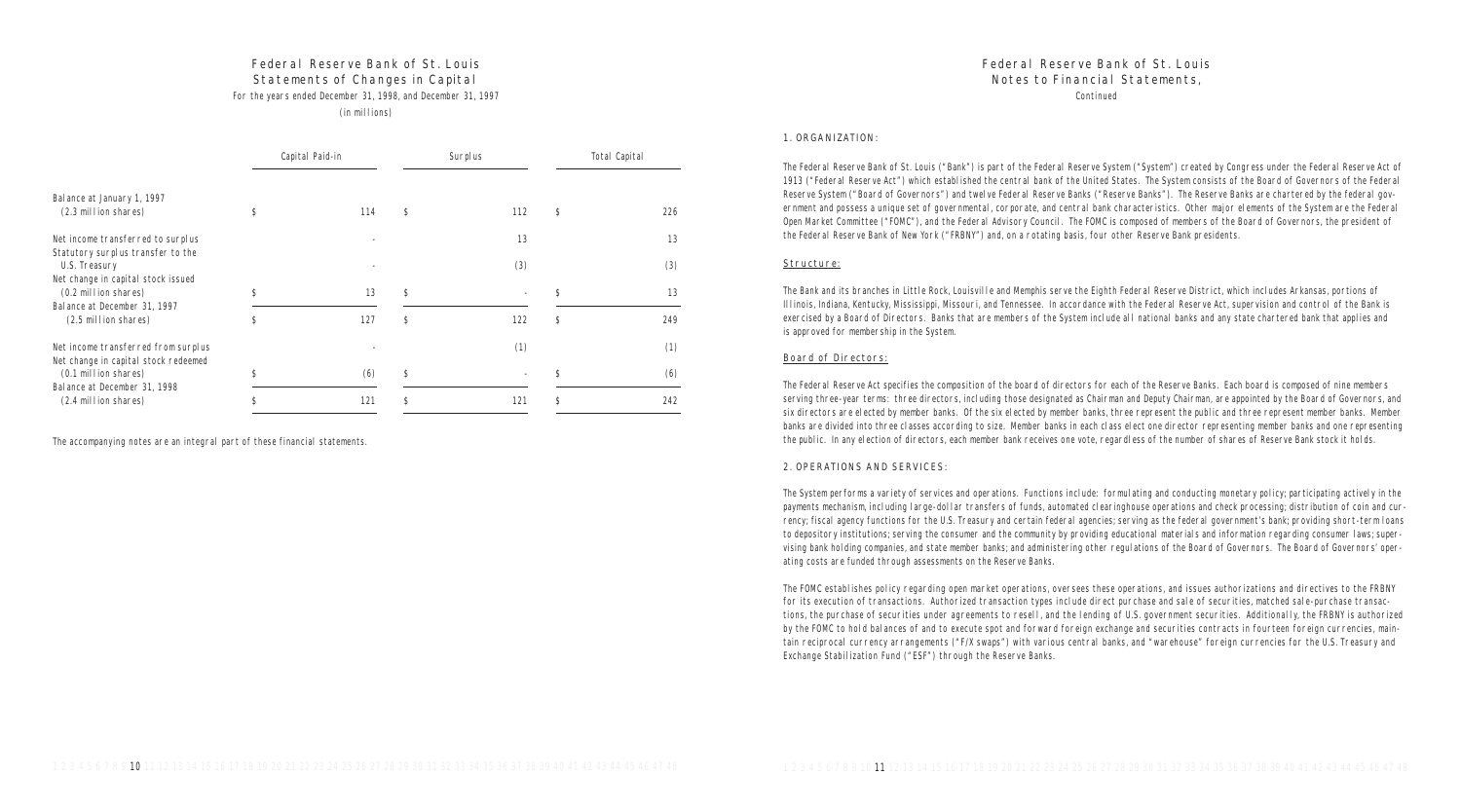at the direction of the U.S. Treasury, for the purpose of financing SDR certificate acquisitions or for financing exchange stabilization operations. The Board of Governors allocates each SDR transaction among Reserve Banks based upon Federal Reserve notes outstanding in each District at the end of the preceding year.

#### c. Loans to Depository Institutions

The Depository Institutions Deregulation and Monetary Control Act of 1980 provides that all depository institutions that maintain reservable transaction accounts or nonpersonal time deposits, as defined in Regulation D issued by the Board of Governors, have borrowing privileges at the discretion of the Reserve Banks. Borrowers execute certain lending agreements and deposit sufficient collateral before credit is extended. Loans are evaluated for collectibility, and currently all are considered collectible and fully collateralized. If any loans were deemed to be uncollectible, an appropriate reserve would be established. Interest is recorded on the accrual basis and is charged at the applicable discount rate established at least every fourteen days by the Board of Directors of the Reserve Banks, subject to review by the Board of Governors. However, Reserve Banks retain the option to impose a surcharge above the basic rate in certain circumstances.

#### d. U.S. Government and Federal Agency Securities and Investments Denominated in Foreign Currencies

The FOMC has designated the FRBNY to execute open market transactions on its behalf and to hold the resulting securities in the portfolio known as the System Open Market Account ("SOMA"). In addition to authorizing and directing operations in the domestic securities market, the FOMC authorizes and directs the FRBNY to execute operations in foreign markets for major currencies in order to counter disorderly conditions in exchange markets or other needs specified by the FOMC in carrying out the System's central bank responsibilities.

Purchases of securities under agreements to resell and matched sale-purchase transactions are accounted for as separate sale and purchase transactions. Purchases under agreements to resell are transactions in which the FRBNY purchases a security and sells it back at the rate specified at the commencement of the transaction. Matched sale-purchase transactions are transactions in which the FRBNY sells a security and buys it back at the rate specified at the commencement of the transaction.

Reserve Banks are authorized by the FOMC to lend U.S. government securities held in the SOMA to U.S. government securities dealers and to banks participating in U.S. government securities clearing arrangements, in order to facilitate the effective functioning of the domestic securities market. These securities-lending transactions are fully collateralized by other U.S. government securities. FOMC policy requires the lending Reserve Bank to take possession of collateral in amounts in excess of the market values of the securities loaned. The market values of the collateral and the securities loaned are monitored by the lending Reserve Bank on a daily basis, with additional collateral obtained as necessary. The securities loaned continue to be accounted for in the SOMA.

Foreign exchange contracts are contractual agreements between two parties to exchange specified currencies, at a specified price, on a specified date. Spot foreign contracts normally settle two days after the trade date, whereas the settlement date on forward contracts is negotiated between the contracting parties, but will extend beyond two days from the trade date. The FRBNY generally enters into spot contracts, with any forward contracts generally limited to the second leg of a swap/warehousing transaction.

The FRBNY, on behalf of the Reserve Banks, maintains renewable, short-term F/X swap arrangements with authorized foreign central banks. The parties agree to exchange their currencies up to a pre-arranged maximum amount and for an agreed upon period of time (up to twelve months), at an agreed upon interest rate. These arrangements give the FOMC temporary access to foreign currencies that it may need for intervention operations to support the dollar and give the partner foreign central bank temporary access to dollars it may need to support its own currency. Drawings under the F/X swap arrangements can be initiated by either the FRBNY or the partner foreign central bank, and must be agreed to by the drawee. The F/X swaps

## Federal Reserve Bank of St. Louis Notes to Financial Statements

#### 3. SIGNIFICANT ACCOUNTING POLICIES:

Accounting principles for entities with the unique powers and responsibilities of the nation's central bank have not been formulated by the Financial Accounting Standards Board. The Board of Governors has developed specialized accounting principles and practices that it believes are appropriate for the significantly different nature and function of a central bank as compared to the private sector. These accounting principles and practices are documented in the "Financial Accounting Manual for Federal Reserve Banks" ("Financial Accounting Manual"), which is issued by the Board of Governors. All Reserve Banks are required to adopt and apply accounting policies and practices that are consistent with the Financial Accounting Manual.

The financial statements have been prepared in accordance with the Financial Accounting Manual. Differences exist between the accounting principles and practices of the System and generally accepted accounting principles ("GAAP"). The primary differences are the presentation of all security holdings at amortized cost, rather than at the fair value presentation requirements of GAAP, and the accounting for matched sale-purchase transactions as separate sales and purchases, rather than secured borrowings with pledged collateral, as is required by GAAP. In addition, the Bank has elected not to present a Statement of Cash Flows or a Statement of Comprehensive Income. The Statement of Cash Flows has not been included as the liquidity and cash position of the Bank are not of primary concern to the users of these financial statements. The Statement of Comprehensive Income, which comprises net income plus or minus certain adjustments, such as the fair value adjustment for securities, has not been included because as stated above the securities are recorded at amortized cost and there are no other adjustments in the determination of Comprehensive Income applicable to the Bank. Other information regarding the Bank's activities is provided in, or may be derived from, the Statements of Condition, Income, and Changes in Capital. Therefore, a Statement of Cash Flows or a Statement of Comprehensive Income would not provide any additional useful information. There are no other significant differences between the policies outlined in the Financial Accounting Manual and GAAP.

The preparation of the financial statements in conformity with the Financial Accounting Manual requires management to make certain estimates and assumptions that affect the reported amounts of assets and liabilities and disclosure of contingent assets and liabilities at the date of the financial statements and the reported amounts of income and expenses during the reporting period. Actual results could differ from those estimates. Unique accounts and significant accounting policies are explained below.

#### a. Gold Certificates

The Secretary of the Treasury is authorized to issue gold certificates to the Reserve Banks to monetize gold held by the U.S. Treasury. Payment for the gold certificates by the Reserve Banks is made by crediting equivalent amounts in dollars into the account established for the U.S. Treasury. These gold certificates held by the Reserve Banks are required to be backed by the gold of the U.S. Treasury. The U.S. Treasury may reacquire the gold certificates at any time and the Reserve Banks must deliver them to the U.S. Treasury. At such time, the U.S. Treasury's account is charged and the Reserve Banks' gold certificate accounts are lowered. The value of gold for purposes of backing the gold certificates is set by law at \$42 2/9 a fine troy ounce. The Board of Governors allocates the gold certificates among Reserve Banks once a year based upon Federal Reserve notes outstanding in each District at the end of the preceding year.

#### b. Special Drawing Rights Certificates

Special drawing rights ("SDRs") are issued by the International Monetary Fund ("Fund") to its members in proportion to each member's quota in the Fund at the time of issuance. SDRs serve as a supplement to international monetary reserves and may be transferred from one national monetary authority to another. Under the law providing for United States participation in the SDR system, the Secretary of the U.S. Treasury is authorized to issue SDR certificates, somewhat like gold certificates, to the Reserve Banks. At such time, equivalent amounts in dollars are credited to the account established for the U.S. Treasury, and the Reserve Banks' SDR certificate accounts are increased. The Reserve Banks are required to purchase SDRs,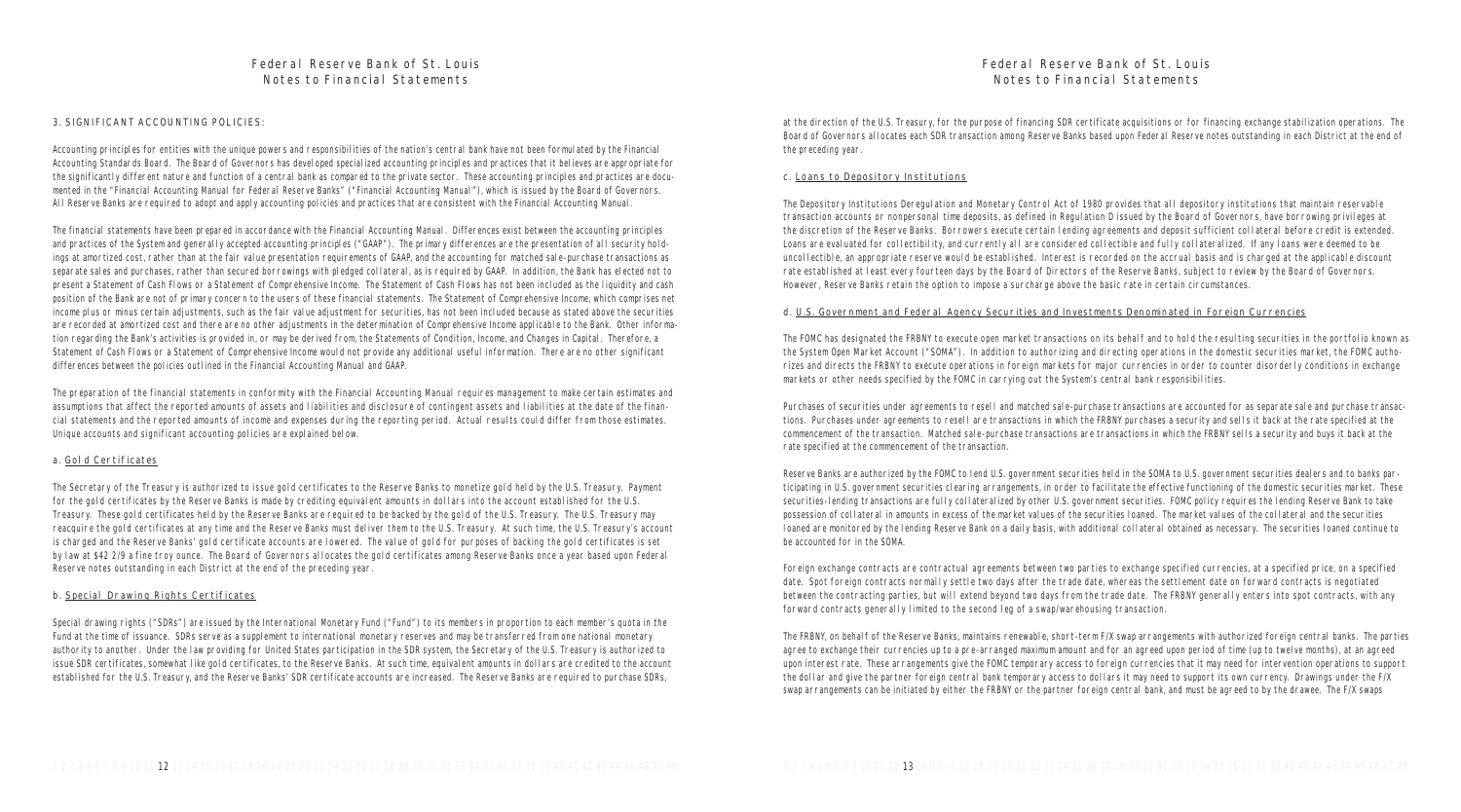At the close of business each day, all Reserve Banks and branches assemble the payments due to or from other Reserve Banks and branches as a result of transactions involving accounts residing in other Districts that occurred during the day's operations. Such transactions may include funds settlement, check clearing and automated clearinghouse ("ACH") operations, and allocations of shared expenses. The cumulative net amount due to or from other Reserve Banks is reported as the "Interdistrict settlement account."

#### f. Interdistrict Settlement Account

#### g. Federal Reserve Notes

Federal Reserve notes are the circulating currency of the United States. These notes are issued through the various Federal Reserve agents to the Reserve Banks upon deposit with such Agents of certain classes of collateral security, typically U.S. government securities. These notes are identified as issued to a specific Reserve Bank. The Federal Reserve Act provides that the collateral security tendered by the Reserve Bank to the Federal Reserve Agent must be equal to the sum of the notes applied for by such Reserve Bank. In accordance with the Federal Reserve Act, gold certificates, special drawing rights certificates, U.S. government and agency securities, loans allowed under Section 13, and investments denominated in foreign currencies are pledged as collateral for net Federal Reserve notes outstanding. The collateral value is equal to the book value of the collateral tendered, with the exception of securities, whose collateral value is equal to the par value of the securities tendered. The Board of Governors may, at any time, call upon a Reserve Bank for additional security to adequately collateralize the Federal Reserve notes. To satisfy its obligation to provide sufficient collateral for its outstanding Federal Reserve notes, the Reserve Banks have entered into an agreement that provides that certain assets of the Reserve Banks are jointly pledged as collateral for the Federal Reserve notes of all Reserve Banks. In the event that this collateral is insufficient, the Federal Reserve Act provides that Federal Reserve notes become a first and paramount lien on all the assets of the Reserve Banks. Finally, as obligations of the United States, Federal Reserve notes are backed by the full faith and credit of the United States government.

The "Federal Reserve notes outstanding, net" account represents Federal Reserve notes reduced by cash held in the vaults of the Bank of \$2,589 million, and \$2,145 million at December 31, 1998 and 1997, respectively.

#### h. Capital Paid-in

The Federal Reserve Act requires that each member bank subscribe to the capital stock of the Reserve Bank in an amount equal to 6% of the capital and surplus of the member bank. As a member bank's capital and surplus changes, its holdings of the Reserve Bank's stock must be adjusted. Member banks are those state-chartered banks that apply and are approved for membership in the System and all national banks. Currently, only one-half of the subscription is paid-in and the remainder is subject to call. These shares are nonvoting with a par value of \$100. They may not be transferred or hypothecated. By law, each member bank is entitled to receive an annual dividend of 6% on the paid-in capital stock. This cumulative dividend is paid semiannually. A member bank is liable for Reserve Bank liabilities up to twice the par value of stock subscribed by it.

While the application of current market prices to the securities currently held in the SOMA portfolio and investments denominated in foreign currencies may result in values substantially above or below their carrying values, these unrealized changes in value would have no direct effect on the quantity of reserves available to the banking system or on the prospects for future Reserve Bank earnings or capital. Both the domestic and foreign components of the SOMA portfolio from time to time involve transactions that can result in gains or losses when holdings are sold prior to maturity. However, decisions regarding the securities and foreign currencies transactions, including their purchase and sale, are motivated by monetary policy objectives rather than profit. Accordingly, earnings and any gains or losses resulting from the sale of such currencies and securities are incidental to the open market operations and do not motivate its activities or policy decisions.

U.S. government and federal agency securities and investments denominated in foreign currencies comprising the SOMA are recorded at cost, on a settlement-date basis, and adjusted for amortization of premiums or accretion of discounts on a straight-line basis. Interest income is accrued on a straight-line basis and is reported as "Interest on U.S. government securities" or "Interest on foreign currencies," as appropriate. Income earned on securities lending transactions is reported as a component of "Other income." Gains and losses resulting from sales of securities are determined by specific issues based on average cost. Gains and losses on the sales of U.S. government and federal agency securities are reported as Government securities gains, net. Foreign currency denominated assets are revalued monthly at current market exchange rates in order to report these assets in U.S. dollars. Realized and unrealized gains and losses on investments denominated in foreign currencies are reported as Foreign currency gains (losses), net. Foreign currencies held through F/X swaps, when initiated by the counter party, and warehousing arrangements are revalued monthly, with the unrealized gain or loss reported by the FRBNY as a component of "Other assets" or "Other liabilities," as appropriate.

#### i. Surplus

The Board of Governors requires Reserve Banks to maintain a surplus equal to the amount of capital paid-in as of December 31. This amount is intended to provide additional capital and reduce the possibility that the Reserve Banks would be required to call on member banks for additional capital. Reserve Banks are required by the Board of Governors to transfer to the U.S. Treasury excess earnings, after providing for the costs of operations, payment of dividends, and reservation of an amount necessary to equate surplus with capital paid-in. Payments made after September 30, 1998 represent payment of interest on Federal Reserve notes outstanding.

## Federal Reserve Bank of St. Louis Notes to Financial Statements

are structured so that the party initiating the transaction (the drawer) bears the exchange rate risk upon maturity. The FRBNY will generally invest the foreign currency received under an F/X swap in interest-bearing instruments.

Warehousing is an arrangement under which the FOMC agrees to exchange, at the request of the Treasury, U.S. dollars for foreign currencies held by the Treasury or ESF over a limited period of time. The purpose of the warehousing facility is to supplement the U.S. dollar resources of the Treasury and ESF for financing purchases of foreign currencies and related international operations.

In connection with its foreign currency activities, the FRBNY, on behalf of the Reserve Banks, may enter into contracts which contain varying degrees of off-balance sheet market risk, because they represent contractual commitments involving future settlement, and counter-party credit risk. The FRBNY controls credit risk by obtaining credit approvals, establishing transaction limits, and performing daily monitoring procedures.

Balances of U.S. government and federal agencies securities bought outright, investments denominated in foreign currency, interest income, amortization of premiums and discounts on securities bought outright, gains and losses on sales of securities, and realized and unrealized gains and losses on investments denominated in foreign currencies, excluding those held under an F/X swap arrangement, are allocated to each Reserve Bank. Securities purchased under agreements to resell and the related premiums, discounts and income, and unrealized gains and losses on the revaluation of foreign currency holdings under F/X swaps and warehousing arrangements are allocated to the FRBNY and not to other Reserve Banks. Income from securities lending transactions is recognized only by the lending Reserve Bank.

#### e. Bank Premises and Equipment

Bank premises and equipment are stated at cost less accumulated depreciation. Depreciation is calculated on a straight-line basis over estimated useful lives of assets ranging from 2 to 50 years. New assets, major alterations, renovations and improvements are capitalized at cost as additions to the asset accounts. Maintenance, repairs and minor replacements are charged to operations in the year incurred.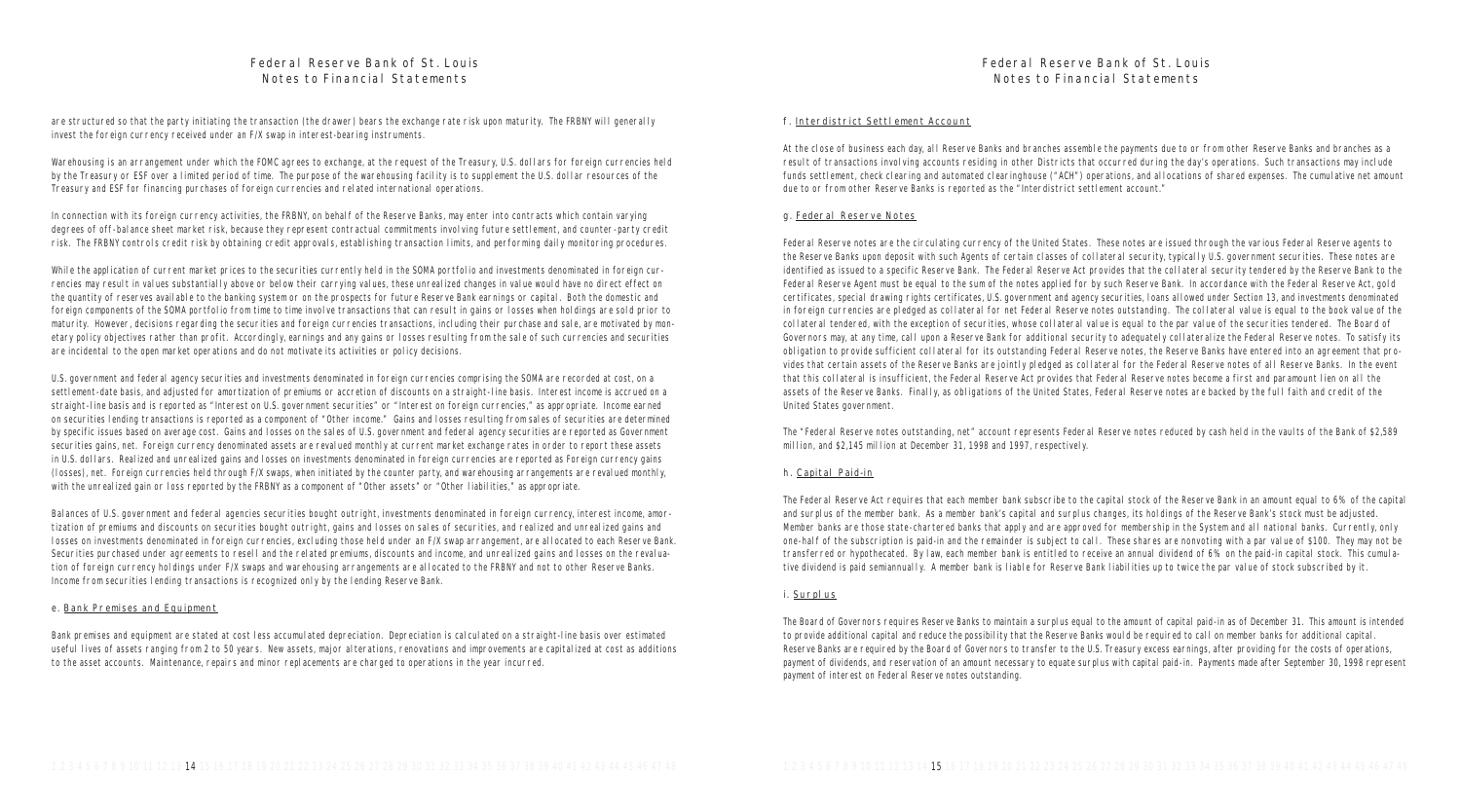Total SOMA securities bought outright were \$456,667 million and \$434,001 million at December 31, 1998 and 1997, respectively.

The maturities of U.S. government and federal agency securities bought outright, which were allocated to the Bank at December 31, 1998, were as follows (in millions):

|                               |                               | Par Value                     |    |        |
|-------------------------------|-------------------------------|-------------------------------|----|--------|
| Maturities of Securities Held | U.S. Government<br>Securities | Federal Agency<br>Obligations |    | Total  |
| Within 15 days                | 41                            | \$                            | S  | 41     |
| 16 days to 90 days            | 3,484                         |                               |    | 3.485  |
| 91 days to 1 year             | 5,047                         | 3                             |    | 5,050  |
| Over 1 year to 5 years        | 3,786                         |                               |    | 3,788  |
| Over 5 years to 10 years      | 1,575                         | 6                             |    | 1,581  |
| Over 10 years                 | 1,956                         | $\overline{\phantom{a}}$      |    | 1,956  |
| Total                         | 15,889                        | \$<br>12                      | \$ | 15,901 |

At December 31, 1998 and 1997, matched sale-purchase transactions involving U.S. government securities with par values of \$20,927 million and \$17,027 million, respectively, were outstanding, of which \$735 million and \$678 million were allocated to the Bank. Matched sale-purchase transactions are generally overnight arrangements.

### 5. INVESTMENTS DENOMINATED IN FOREIGN CURRENCIES:

The FRBNY, on behalf of the Reserve Banks, holds foreign currency deposits with foreign central banks and the Bank for International Settlements and invests in foreign government debt instruments. Foreign government debt instruments held include both securities bought outright and securities held under agreements to resell. These investments are guaranteed as to principal and interest by the foreign governments.

In the event of losses, payments to the U.S. Treasury are suspended until such losses are recovered through subsequent earnings. Weekly payments to the U.S. Treasury vary significantly.

> Each Reserve Bank is allocated a share of foreign-currency-denominated assets, the related interest income, and realized and unrealized foreign currency gains and losses, with the exception of unrealized gains and losses on F/X swaps and warehousing transactions. This allocation is based on the ratio of each Reserve Bank's capital and surplus to aggregate capital and surplus at the preceding December 31. The Bank's allocated share of investments denominated in foreign currencies was approximately 2.333% and 2.485% at December 31, 1998 and 1997, respectively.

## Federal Reserve Bank of St. Louis Notes to Financial Statements

The Omnibus Budget Reconciliation Act of 1993 (Public Law 103-66, Section 3002) codified the existing Board surplus policies as statutory surplus transfers, rather than as payments of interest on Federal Reserve notes, for federal government fiscal years 1998 and 1997 (which began on October 1, 1997 and 1996, respectively). In addition, the legislation directed the Reserve Banks to transfer to the U.S. Treasury additional surplus funds of \$107 million and \$106 million during fiscal years 1998 and 1997, respectively. Reserve Banks were not permitted to replenish surplus for these amounts during this time. The Reserve Banks made these transfers on October 1, 1997 and October 1, 1996, respectively. The Bank's share of the 1997 transfer is reported as "Statutory surplus transfer to the U.S. Treasury."

### j. Cost of Unreimbursed Treasury Services

The Bank is required by the Federal Reserve Act to serve as fiscal agent and depository of the United States. By statute, the Department of the Treasury is permitted, but not required, to pay for these services. The costs of providing fiscal agency and depository services to the Treasury Department that have been billed but will not be paid are reported as the "Cost of unreimbursed Treasury services."

### k. Taxes

The Reserve Banks are exempt from federal, state, and local taxes, except for taxes on real property, which are reported as a component of "Occupancy expense."

#### 4. U.S. GOVERNMENT AND FEDERAL AGENCY SECURITIES:

Securities bought outright and held under agreements to resell are held in the SOMA at the FRBNY. An undivided interest in SOMA activity, with the exception of securities held under agreements to resell and the related premiums, discounts and income, is allocated to each Reserve Bank on a percentage basis derived from an annual settlement of interdistrict clearings. The settlement, performed in April of each year, equalizes Reserve Bank gold certificate holdings to Federal Reserve notes outstanding. The Bank's allocated share of SOMA balances was approximately 3.514% and 3.983% at December 31, 1998 and 1997, respectively.

The Bank's allocated share of securities held in the SOMA at December 31, that were bought outright, were as follows (in millions):

|                         | 1998         | 1997         |
|-------------------------|--------------|--------------|
| Par value               |              |              |
| Federal agency          | \$<br>12     | \$<br>27     |
| U.S. government         |              |              |
| Bills                   | 6,845        | 7,851        |
| Notes                   | 6,603        | 6,939        |
| <b>Bonds</b>            | 2,441        | 2,366        |
| Total par value         | 15,901       | 17,183       |
| Unamortized premiums    | 259          | 247          |
| Unaccreted discounts    | (112)        | (144)        |
| Total allocated to Bank | 16,048<br>\$ | 17,286<br>\$ |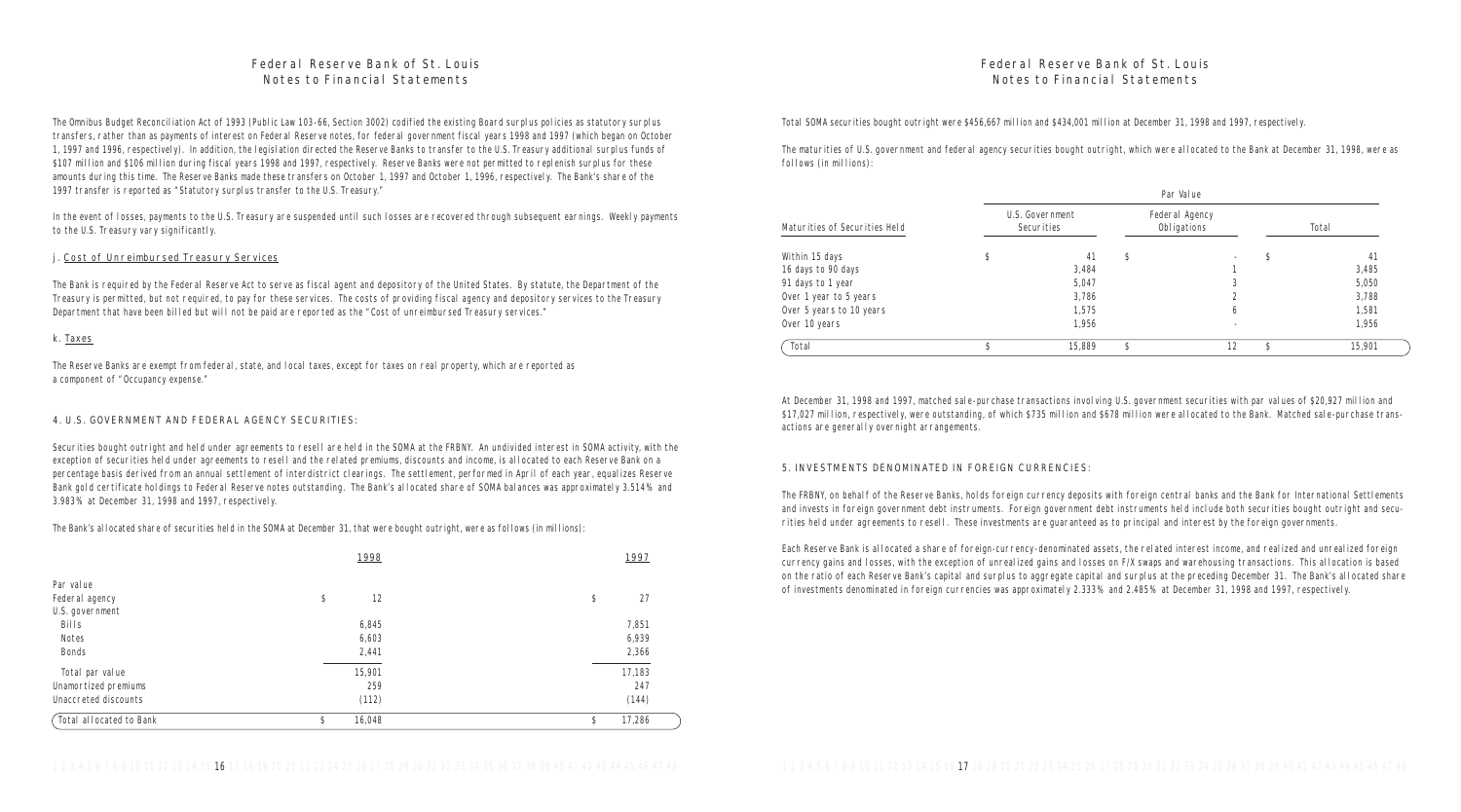#### 6. BANK PREMISES AND EQUIPMENT:

Bank premises and equipment: Building machinery and equipment Construction in progress Furniture and equipment

Accumulated depreciation

A summary of bank premises and equipment at December 31 is as follows (in millions):

|                                  | 1998 | 1997 |  |
|----------------------------------|------|------|--|
| ink premises and equipment:      |      |      |  |
| Land                             |      |      |  |
| <b>Buildings</b>                 | 31   | 30   |  |
| Building machinery and equipment | 12   | 11   |  |
| Construction in progress         |      |      |  |
| Furniture and equipment          | 44   | 48   |  |
|                                  |      | 93   |  |
| cumulated depreciation           | (40) | (43) |  |
| Bank premises and equipment, net | 51   | 50   |  |

Depreciation expense was \$7 million and \$6 million for the years ended December 31, 1998 and 1997, respectively.

#### 7. COMMITMENTS AND CONTINGENCIES:

At December 31, 1998, the Bank was obligated under noncancelable leases for premises and equipment with terms ranging from 1 to approximately 5 years. These leases provide for increased rentals based upon increases in real estate taxes, operating costs or selected price indices.

Rental expense under operating leases for certain operating facilities, warehouses, and data processing and office equipment (including taxes, insurance and maintenance when included in rent), net of sublease rentals, was \$1 million for the years ended December 31, 1998 and 1997, respectively. Certain of the Bank's leases have options to renew.

Under the Insurance Agreement of the Federal Reserve Banks dated as of June 7, 1994, each of the Reserve Banks has agreed to bear, on a per incident basis, a pro rata share of losses in excess of 1% of the capital of the claiming Reserve Bank, up to 50% of the total capital and surplus of all Reserve Banks. Losses are borne in the ratio that a Reserve Bank's capital bears to the total capital of all Reserve Banks at the beginning of the calendar year in which the loss is shared. No claims were outstanding under such agreement at December 31, 1998 or 1997.

The Bank is involved in certain legal actions and claims arising in the ordinary course of business. Although it is difficult to predict the ultimate outcome of these actions, in management's opinion, based on discussions with counsel, the aforementioned litigation and claims will be resolved without material adverse effect on the financial position or results of operations of the Bank.

There were no significant commitments and long-term obligations in excess of one year at December 31, 1998.

## Federal Reserve Bank of St. Louis Notes to Financial Statements

The Bank's allocated share of investments denominated in foreign currencies, valued at current exchange rates at December 31, were as follows (in millions):

|                                       | 1998      | 1997      |  |
|---------------------------------------|-----------|-----------|--|
| German Marks:                         |           |           |  |
| Foreign currency deposits             | 244       | \$<br>206 |  |
| Government debt instruments including |           |           |  |
| agreements to resell                  | 55        | 80        |  |
| Japanese Yen:                         |           |           |  |
| Foreign currency deposits             | 16        | 14        |  |
| Government debt instruments including |           |           |  |
| agreements to resell                  | 145       | 122       |  |
| Accrued interest                      | $\bigcap$ | $\Omega$  |  |
| Total                                 | 462       | 424       |  |

Total investments denominated in foreign currencies were \$19,769 million and \$17,046 million at December 31, 1998 and 1997, respectively, which include \$15 million and \$3 million in unearned interest for 1998 and 1997 respectively, collected on certain foreign currency holdings that is allocated solely to the FRBNY.

The maturities of investments denominated in foreign currencies which were allocated to the Bank at December 31, 1998, were as follows (in millions):

Maturities of Investments Denominated in Foreign Currencies

| Within 1 year            | 439 |
|--------------------------|-----|
| Over 1 year to 5 years   |     |
| Over 5 years to 10 years |     |
| Total                    | 462 |

At December 31, 1998 and 1997, there were no open foreign exchange contracts or outstanding F/X swaps.

At December 31, 1998, the warehousing facility was \$5,000 million, with zero outstanding.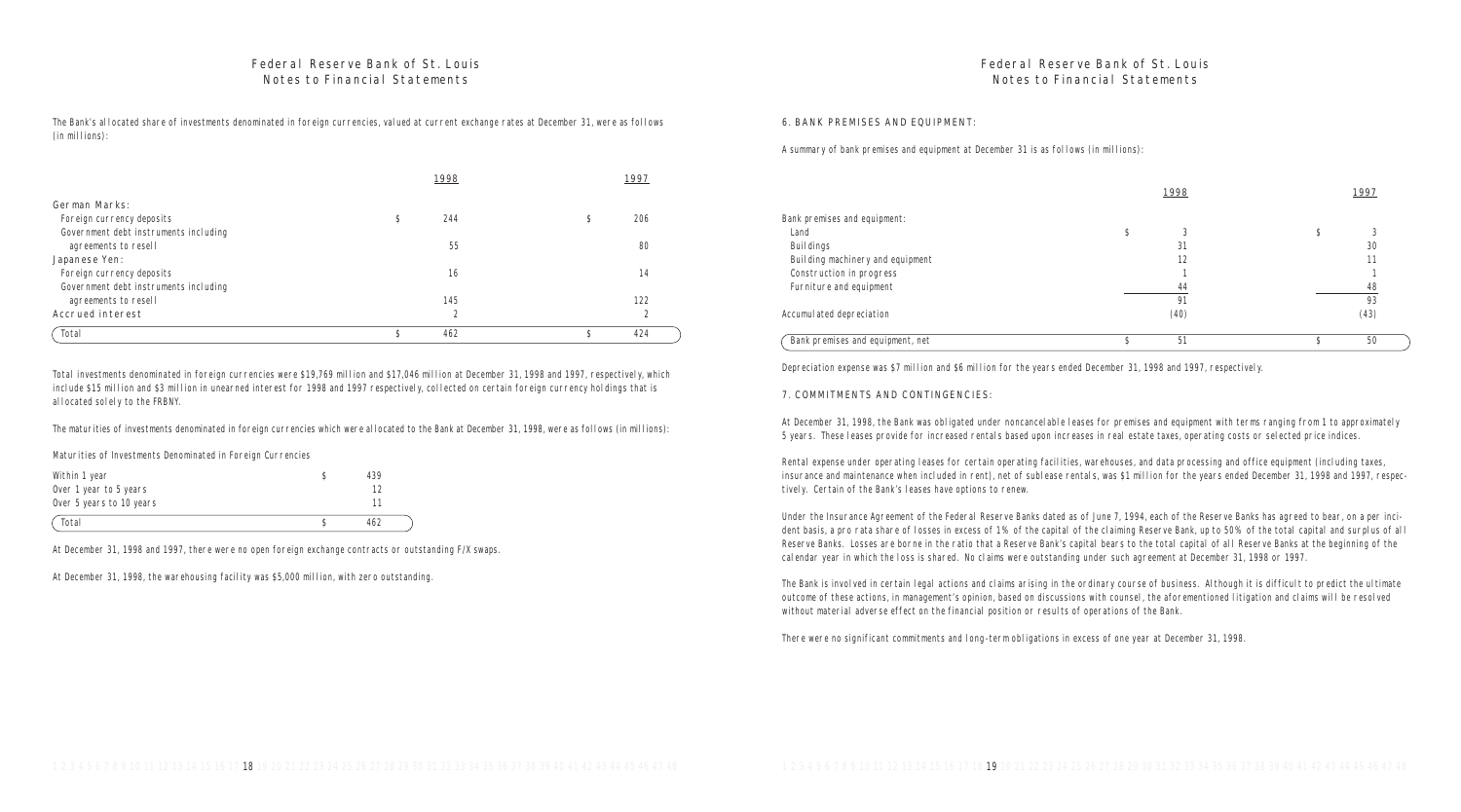Following is a reconciliation of the beginning and ending balance of the plan assets, unfunded postretirement benefit obligation, and the accrued postretirement benefit cost (in millions):

|                                            | 1998  | 1997  |  |
|--------------------------------------------|-------|-------|--|
| Fair value of plan assets at January 1     |       |       |  |
| Contributions by the employer              | 1.3   | 1.0   |  |
| Contributions by plan participants         | 0.2   | 0.2   |  |
| Benefits paid                              | (1.5) | (1.2) |  |
| Fair value of plan assets at December 31   |       |       |  |
| Unfunded postretirement benefit obligation | 43.8  | 38.6  |  |
| Unrecognized prior service cost            | 0.9   | 1.0   |  |
| Unrecognized net actuarial gain            | 0.1   | 3.2   |  |
| Accrued postretirement benefit cost        | 44.8  | 42.8  |  |

Accrued postretirement benefit cost is reported as a component of "Accrued benefit cost."

The weighted-average assumption used in developing the postretirement benefit obligation as of December 31 is as follows:

#### Discount rate

| 1998  | 1997  |
|-------|-------|
| 6.25% | 7.00% |

For measurement purposes, an 8.5% annual rate of increase in the cost of covered health care benefits was assumed for 1999. Ultimately, the health care cost trend rate is expected to decrease gradually to 4.75% by 2006, and remain at that level thereafter.

Assumed health care cost trend rates have a significant effect on the amounts reported for health care plans. A one percentage point change in assumed health care cost trend rates would have the following effects for the year ended December 31, 1998 (in millions):

|                                      | 1 Percentage Point Increase |     | 1 Percentage Point Decrease |       |
|--------------------------------------|-----------------------------|-----|-----------------------------|-------|
| ffect on aggregate of service and    |                             |     |                             |       |
| interest cost components of net      |                             |     |                             |       |
| periodic postretirement benefit cost |                             | 0.7 |                             | (0.7) |
| ffect on accumulated postretirement  |                             |     |                             |       |
| benefit obligation                   |                             | 8.5 |                             | (7.5) |

Effect on aggregate of service and interest cost components of net periodic postretirement benefit cost Effect on accumulated postretirement

## Federal Reserve Bank of St. Louis Notes to Financial Statements

#### 8. RETIREMENT AND THRIFT PLANS:

#### Retirement Plans:

The Bank currently offers two defined benefit retirement plans to its employees, based on length of service and level of compensation. Substantially all of the Bank's employees participate in the Retirement Plan for Employees of the Federal Reserve System ("System Plan") and the Benefit Equalization Retirement Plan ("BEP"). The System Plan is a multi-employer plan with contributions fully funded by participating employers. No separate accounting is maintained of assets contributed by the participating employers. The Bank's projected benefit obligation and net pension costs for the BEP at December 31, 1998 and 1997, and for the years then ended, are not material.

#### Thrift plan:

Employees of the Bank may also participate in the defined contribution Thrift Plan for Employees of the Federal Reserve System ("Thrift Plan"). The Bank's Thrift Plan contributions totaled \$2 million for the years ended December 31, 1998 and 1997, respectively, and are reported as a component of "Salaries and other benefits."

#### 9. POSTRETIREMENT BENEFITS OTHER THAN PENSIONS AND POSTEMPLOYMENT BENEFITS:

#### Postretirement benefits other than pensions:

In addition to the Bank's retirement plans, employees who have met certain age and length of service requirements are eligible for both medical benefits and life insurance coverage during retirement.

The Bank funds benefits payable under the medical and life insurance plans as due and, accordingly, has no plan assets. Net postretirement benefit cost is actuarially determined using a January 1 measurement date.

Following is a reconciliation of beginning and ending balances of the benefit obligation (in millions):

|                                                              | 1998  | 1997  |  |
|--------------------------------------------------------------|-------|-------|--|
| Accumulated postretirement benefit obligation at January 1   | 38.6  | 43.8  |  |
| Service cost-benefits earned during the period               | 0.9   | 0.9   |  |
| Interest cost of accumulated benefit obligation              | 2.6   | 2.6   |  |
| Actuarial loss (gain)                                        | 3.0   | (7.7) |  |
| Contributions by plan participants                           | 0.2   | 0.2   |  |
| Benefits paid                                                | (1.5) | (1.2) |  |
| Accumulated postretirement benefit obligation at December 31 | 43.8  | 38.6  |  |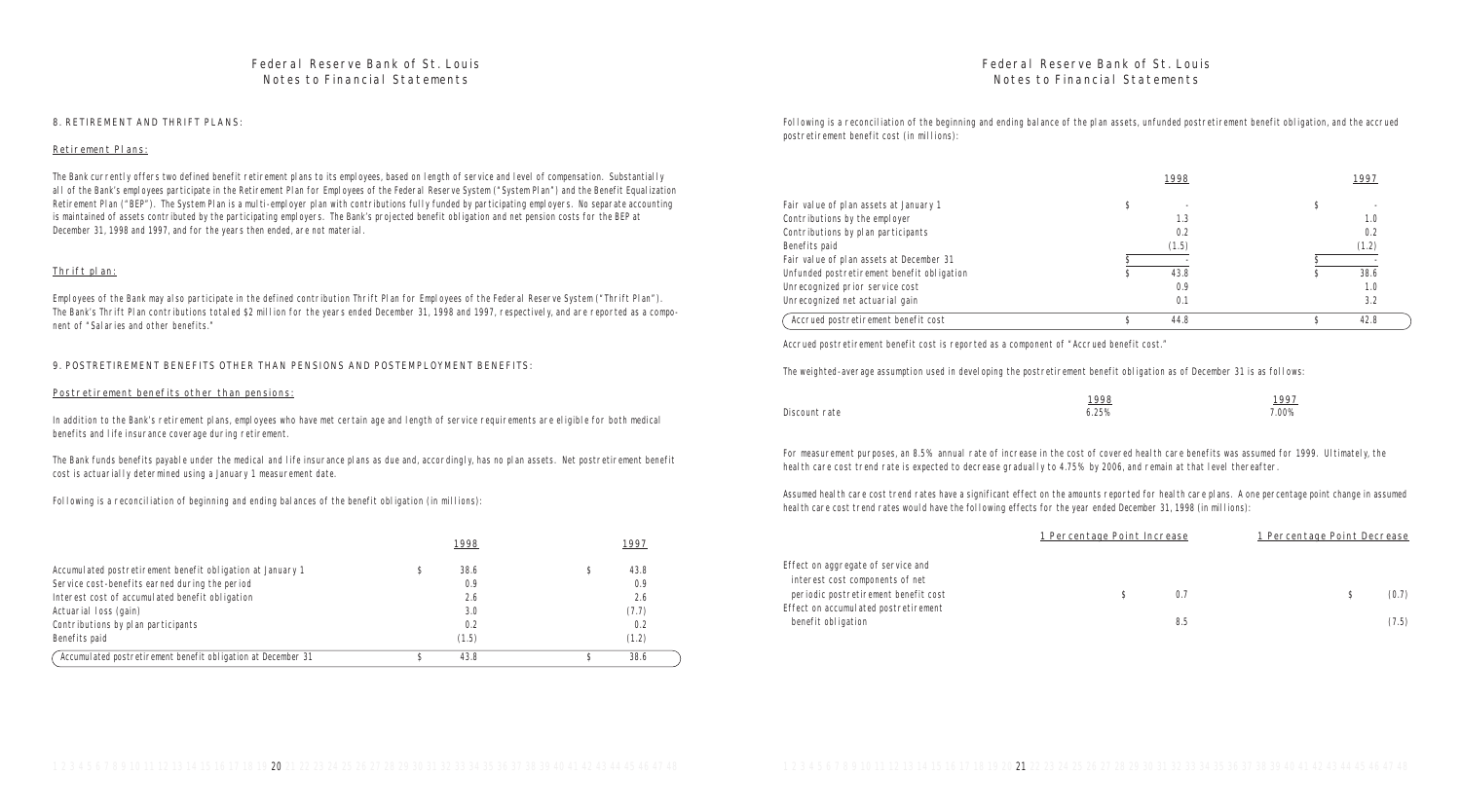The following is a summary of the components of net periodic postretirement benefit cost for the years ended December 31 (in millions):

Service cost-benefits earned during the period Interest cost of accumulated benefit obligation

Net periodic postretirement benefit cost

| 1998                 | 1997             |
|----------------------|------------------|
| \$<br>$0.8\,$<br>2.6 | \$<br>0.8<br>2.6 |
| 3.4                  | 3.4              |

Net periodic postretirement benefit cost is reported as a component of "Salaries and other benefits."

### Postemployment benefits:

The Bank offers benefits to former or inactive employees. Postemployment benefit costs are actuarially determined and include the cost of medical and dental insurance, survivor income, and disability benefits. Costs were projected using the same discount rate and health care trend rates as were used for projecting postretirement costs. The accrued postemployment benefit costs recognized by the Banks at December 31, 1998 and 1997, were \$3 million, respectively. This cost is included as a component of "Accrued benefit cost." Net periodic postemployment benefit costs included in 1998 and 1997 operating expenses were \$1 million, respectively.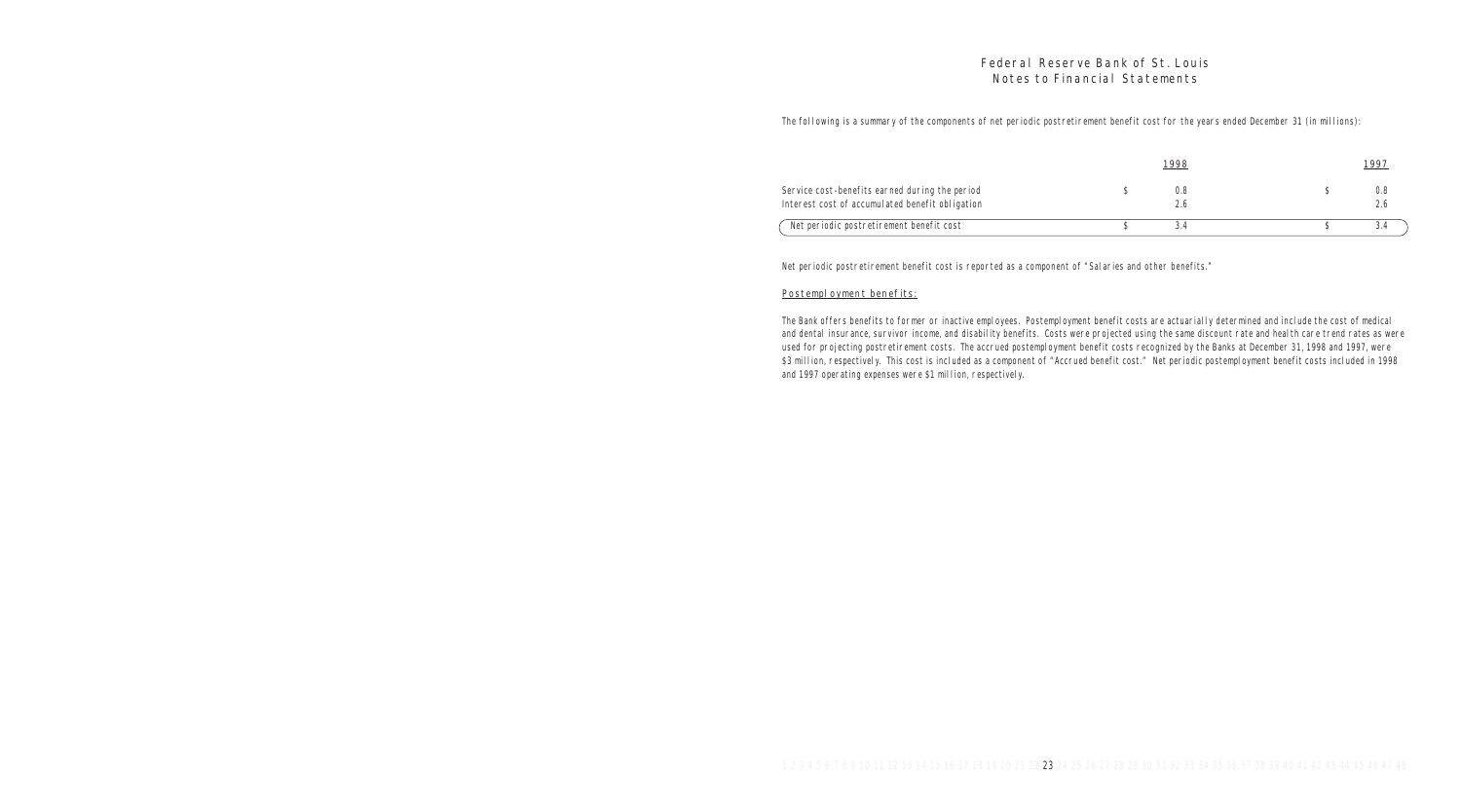St. Louis

BOARD OF DIRECTORS



FROM LEFT TO RIGHT: Veo Peoples, Jr. (Partner, Haverstock, Garrett and Roberts, St. Louis); Bert Greenwalt (Partner, Greenwalt Company, Hazen, Ark.); Michael A. Alexander (Chairman and President, First National Bank, Mt. Vernon, III.); Charles W. Mueller, Deputy Chairman (Chairman, President and CEO, Ameren Corporation, St. Louis); Susan S. Elliott, Chairman (Chairman and CEO, Systems Service Enterprises, Inc., St. Louis); Thomas H. Jacobsen (Chairman, President and CEO, Mercantile Bancorporation Inc., St. Louis); W. D. Glover (Chairman and CEO, First National Bank of Eastern Arkansas, Forrest City, Ark.); Robert L. Johnson (Chairman and CEO, Johnson Bryce Inc., Memphis); Joseph E. Gliessner, Jr. (Executive Director, New Directions Housing Corp., Louisville)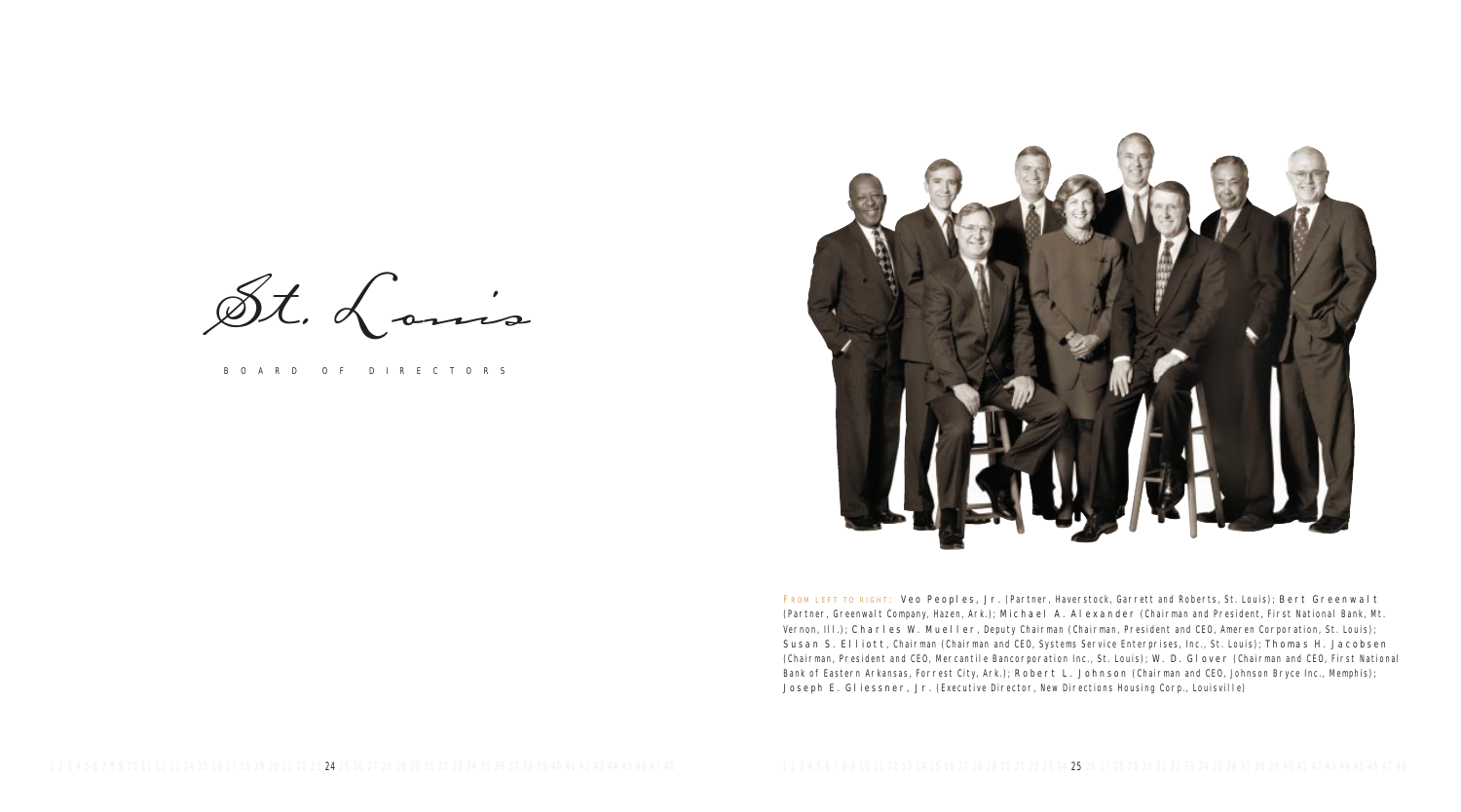From left to right: Lawrence A. Davis, Jr. (Chancellor, University of Arkansas at Pine Bluff, Pine Bluff, Ark.); Diana T. Hueter, Chairman (President and CEO, St. Vincent Health System, Little Rock); Vick M. Crawley (Plant Manager, Baxter Healthcare Corporation, Mountain Home, Ark.); Lunsford W. Bridges (President and CEO, Metropolitan National Bank, Little Rock); Mark Simmons (Chairman, Simmons Foods, Inc., Siloam Springs, Ark.); Janet M. Jones (President, The Janet Jones Company, Little Rock); Not Pictured—Ross M. Whipple (Chairman,



Horizon Bank of Columbia County, Magnolia, Ark.)

Little Rock

BOARD OF DIRECTORS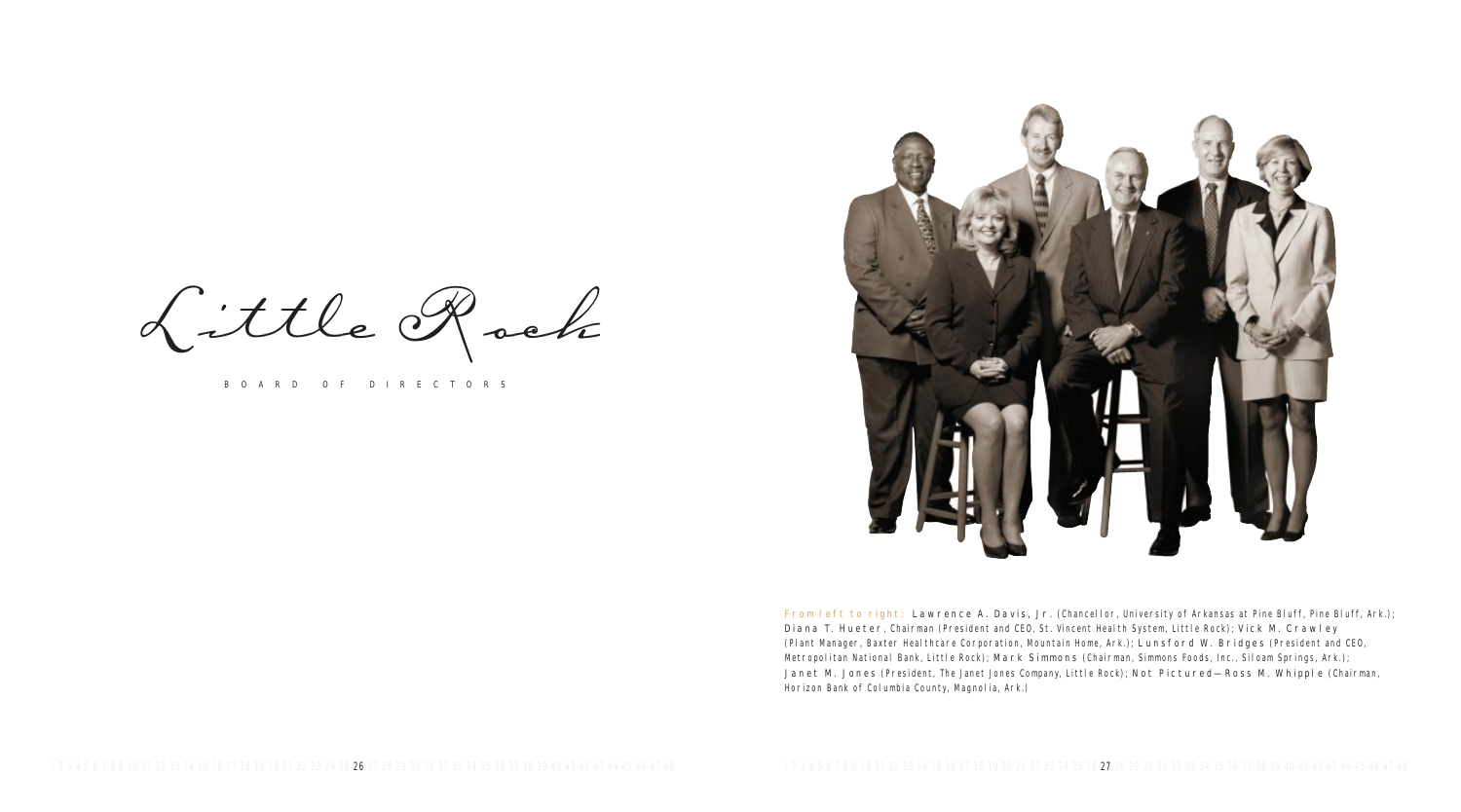Louisville

BOARD OF DIRECTORS



From left to right: Frank J. Nichols (Chairman, President and CEO, Community Financial Services, Inc., Benton, Ky.); Debbie Scoppechio (Chairman and CEO, Creative Alliance, Inc., Louisville); Larry E. Dunigan (Chairman and CEO, Holiday Management Corp, Evansville, Ind.); Roger Reynolds, Chairman (President and CEO, Reynolds Coatings, LLC, Louisville); Orson Oliver (President, Mid-America Bank of Louisville, Louisville)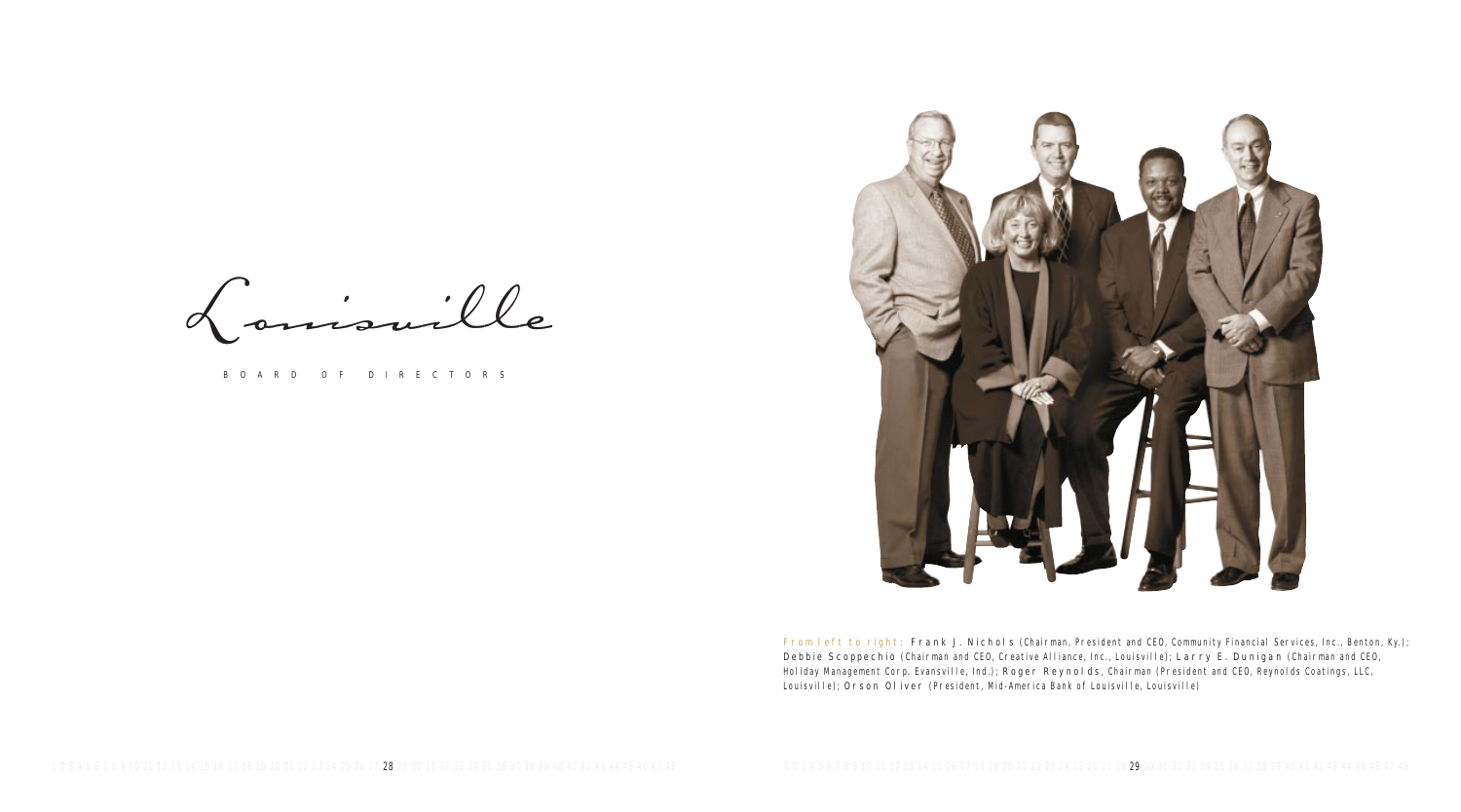Memphis BOARD OF DIRECTORS



From left to right: Gregory M. Duckett (Senior Vice President and Corporate Counsel, Baptist Memorial Health Care Corporation, Memphis); Katie S. Winchester (President, CEO and Director, First Citizens National Bank, Dyersburg, Tenn.); E.C. Neelly III (CEO, First American National Bank, Iuka, Miss.); Mike P. Sturdivant, Jr., Chairman (Partner, Due West, Glendora, Miss.); John C. Kelley, Jr. (President, Memphis Banking Group, First Tennessee Bank, Memphis); Carol G. Crawley (Vice President and Regional Manager, Mid-America Apartment Communities Inc., Memphis)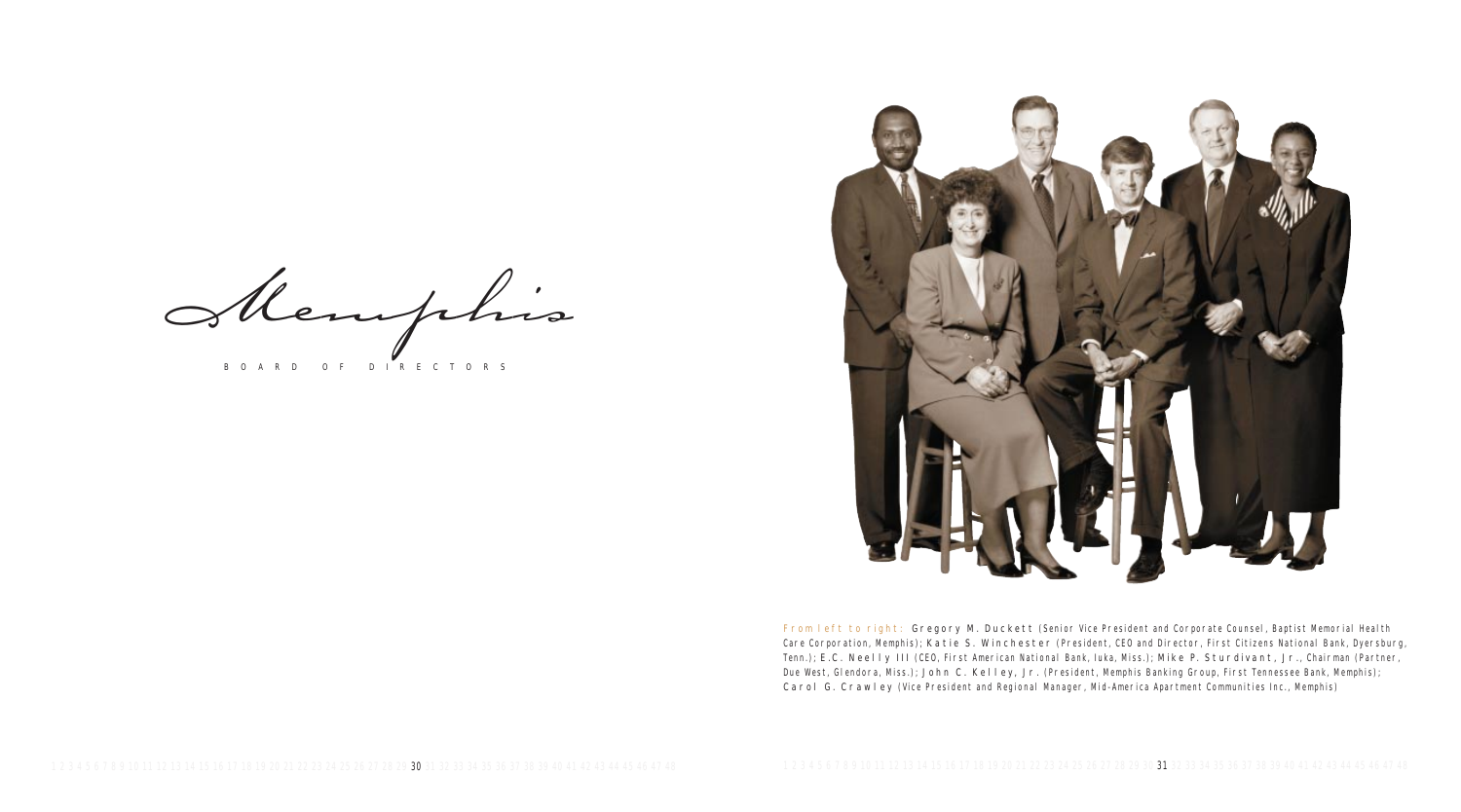Advisory Councils

& Bank Officers

#### Federal Advisory Council Member

#### Katie S. Winchester

President, Chief Executive Officer and Director First Citizens National Bank Dyersburg, Tennessee

District Advisory Council

#### **Agricultural**

Paul Combs Vice President Baker Implement Company Kennett, Missouri

Robert A. Cunningham Valley Farms Bigbee Valley, Mississippi

Joseph H. Spalding Lebanon, Kentucky

#### Small Business

#### Gerald W. Clapp, Jr.

President/Owner Clapp Oldsmobile Clarksville, Indiana

Ann Ross Association of Retail Paper Stores St. Louis, Missouri

## Financial Services Advisory Group Members

#### Camden Fine

President

Midwest Independent Bank Jefferson City, Missouri

## Thomas Bangert

Senior Vice President First Banks, Inc. Creve Coeur, Missouri

### Phil Porter

President Arvest Bank Operations, Inc. Lowell, Arkansas

## Judy R. Loving

Chairman The Bank of Yellville Yellville, Arkansas

### Reynie Rutledge

Chairman First Security Bank Searcy, Arkansas

## Carolyn Betsy Hudson

Senior Vice President Bank of Benton Benton, Kentucky

### Don Hughes

President FCB Services Farmers Capital Bank Corporation Frankfort, Kentucky

## James Clayton

President Planters Bank and Trust Co. Indianola, Mississippi

## Rowe M. Belcher, Jr.

Executive Vice President Trust One Bank Germantown, Tennessee

## Bank Officers

## St. Louis Office

William Poole President and Chief Executive Officer

W. LeGrande Rives First Vice President and Chief Operating Officer

Karl W. Ashman Senior Vice President

Henry H. Bourgaux Senior Vice President

Joan P. Cronin Senior Vice President

Mary H. Karr Senior Vice President, General Counsel and Secretary

Robert H. Rasche Senior Vice President and Director of Research

Richard G. Anderson Vice President

John P. Baumgartner Vice President

John W. Block Vice President

Timothy A. Bosch Vice President

Marilyn K. Corona Vice President

Cletus C. Coughlin Vice President

William T. Gavin Vice President

R. Alton Gilbert Vice President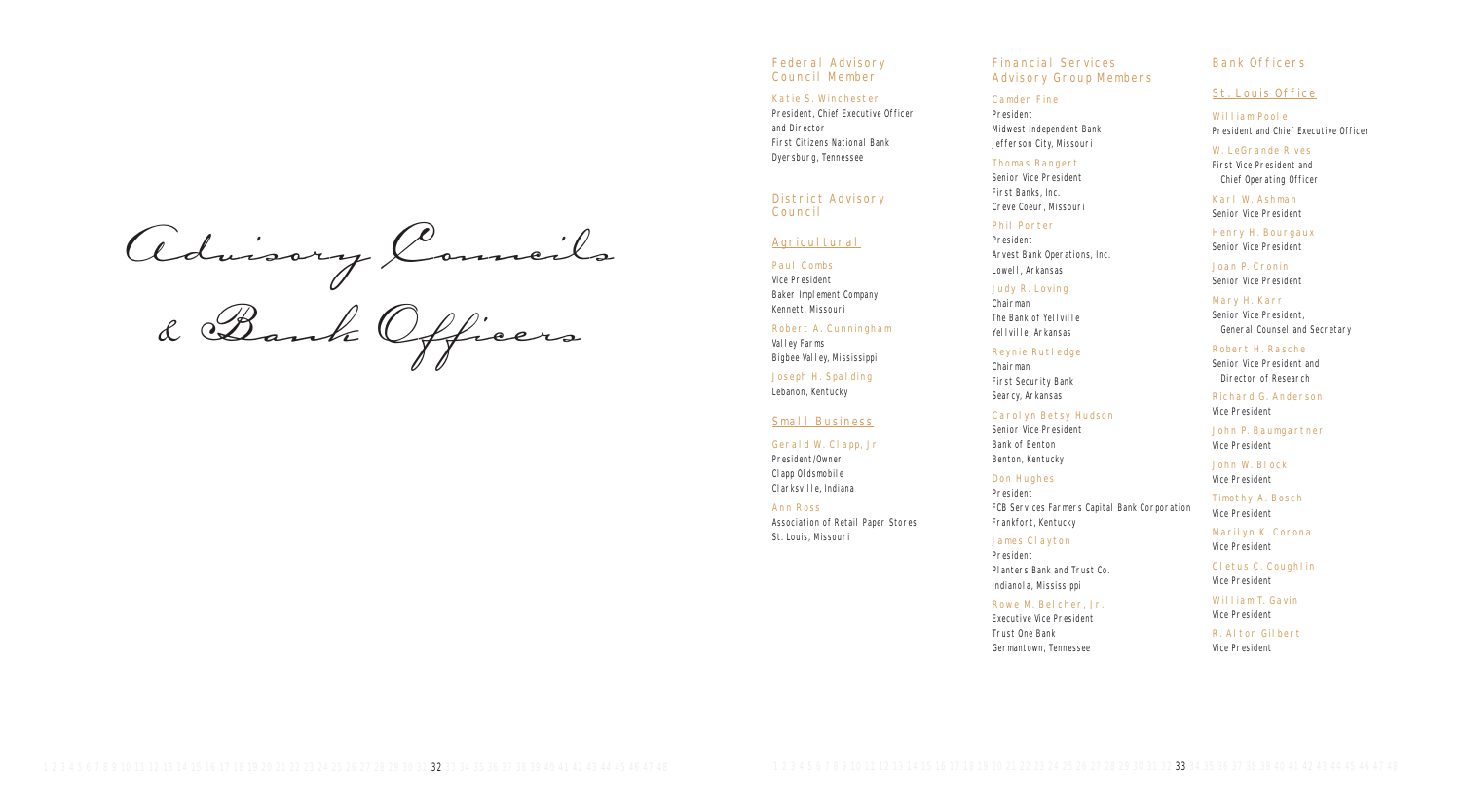N. Lynn Greenwood Vice President

Jean M. Lovati Vice President

Michael J. Mueller Vice President

Kim D. Nelson Vice President

Michael D. Renfro General Auditor

David A. Sapenaro Vice President

Steven N. Silvey Vice President

William J. Sneed Vice President

Randall C. Sumner Vice President

Daniel L. Thornton Vice President

Dennis W. Blase Assistant Vice President

Timothy C. Brown Assistant Vice President Jerome J. McGunnigle Assistant Vice President

James B. Bullard Assistant Vice President

Martin J. Coleman Assistant Vice President

Judie A. Courtney Assistant Vice President

Jeffrey M. Dale Assistant Vice President Hillary B. Debenport Assistant Vice President

Edward A. Hopkins Assistant Vice President

Patricia A. Marshall Assistant Vice President, Assistant General Counsel and Assistant Secretary

W. Scott McBride Assistant Counsel

John P. Merker Assistant Vice President

Kathleen O'Neill Paese Assistant Vice President

Frances E. Sibley Assistant Vice President

Leisa J. Spalding

Assistant Vice President & Assistant General Auditor

Robert J. Taylor Assistant Vice President

David C. Wheelock Assistant Vice President

Carl K. Anderson Supervisory Officer

Barkley E. Bailey Supervisory Officer

Bernard E. Berns Public Affairs Officer

Daniel P. Brennan Public Affairs Officer

Diane B. Camerlo Assistant Counsel Michael W. DeClue Supervisory Officer

Michael J. Dueker Research Officer Elizabeth A. Hayes Supervisory Officer

Patricia S. Pollard Research Officer

Joseph A. Ritter Research Officer

Harold E. Slingerland Credit Officer

Jeffrey L. Wann Technology Officer

### Little Rock Branch

Robert A. Hopkins Vice President and Branch Manager

Thomas R. Callaway Assistant Vice President

Andrea S. Eddy Operations Officer

### Louisville Branch

Thomas A. Boone Vice President and Branch Manager

Ronald L. Byrne Vice President

Thomas O. Short Assistant Vice President

### Memphis Branch

Martha L. Perine Beard Vice President and Branch Manager

John G. Holmes Assistant Vice President

John W. Mitchell Assistant Vice President

Thanks

Eighth District boards of directors who retired at the end of 1998. Our appreciation and best wishes go out to John F. McDonnell, who served for six years on the St. Louis board, including the past three years as chairman. We also thank the following board members

We would like to express our deepest gratitude to those members of our for their years of distinguished service: Douglas M. Lester and Richard E. Bell from St. Louis; Betta M. Carney and Mark A. Shelton, III, from Little Rock;

and John V. Myers and Anthony M. Rampley from Memphis.

1 2 3 4 5 6 7 8 9 10 11 12 13 14 15 16 17 18 19 20 21 22 23 24 25 26 27 28 29 30 31 32 33 34 35 36 37 38 39 40 41 42 43 44 45 46 47 48